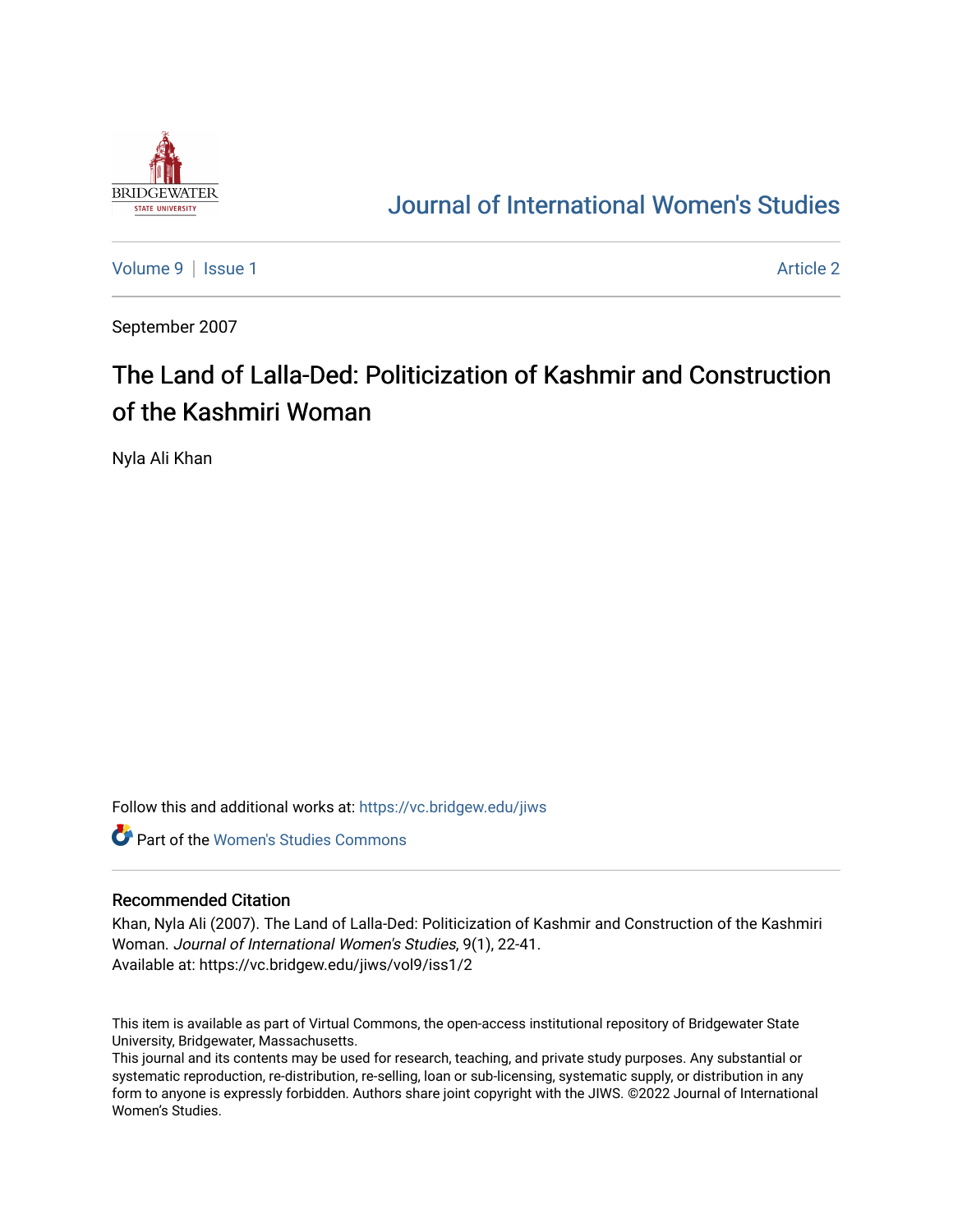## **The Land of Lalla-Ded: Politicization of Kashmir and Construction of the Kashmiri Woman**

## By Nyla Ali Khan<sup>1</sup>

#### **Abstract**

Over the years, tremendous political and social turmoil has been generated in the state of Jammu and Kashmir by the forces of religious fundamentalism and by an exclusionary nationalism that seeks to erode the cultural syncretism that is part of the ethos of Kashmir. Kashmiri women are now suffering from some of the more predictable afflictions of women caught in conflict situations: psychological trauma, destitution, and acute poverty that put them at increased risk of trafficking. The ethnographic field research, which I undertook, was a method of seeking reconnection sans condescension by simultaneously belonging to and resisting the discursive community of traditional Muslim Kashmiri and Gujjar rural women. This contiguity among disparate histories engendered a historical identity formed in a hybrid space as well as a pluralistic vision of the world, not the fixity of a glorified vision of the past in terms of gender roles, societal roles, or cultural identities.

*Keywords*: Kashmiriyat, Nationalism, Syncretism, Lalla-Ded, Sufiism, Ethnography, Agency

#### **Introduction**

In a post 9/11 world, in which the uncritical essentializing of people from the "Third-World" has been legitimized; Iraq and Afghanistan have been dehumanized in an attempt to disseminate enlightenment in those "dark" regions; the discourse of "honor killings" is prevalent in the North West Frontier Province of Pakistan and has carved a niche in Western academic discourse as another instance of the incorrigible bestiality of the Orient; inciters of communal riots on the Indian subcontinent enjoy the patronage of political bigwigs as evidenced by the relentless persecution of Muslims during the riots in the Indian state of Gujarat in 2002; the rhetoric of hate and binarisms pervades the politics of the "Third-World" and of the West. In such a scenario, feminist activistscholars seek to reinterpret the repressive frameworks of military occupation, nationalism, proto-nationalism, patriarchy, and fundamentalism that essentialize the identities of postcolonial and transnational subjects. A configuration of the outer boundaries of "civilization" as chaotic and unwieldy glorified the dominance of these privileged centers of power. In order to achieve this outcome, the dominant order created structures that catered to its unquestioned authority. These privileged centers of power have always constrained reality by imposing their ideological schema on it, which underpinned their powerful positionality. Their ability to conjure images and re-etch boundaries that served their set of beliefs, has rendered them a force to reckon with. Similar ideas were expounded by the two nuclear powers on the Indian subcontinent, India and Pakistan, to attribute to the subjugated Kashmiris an inferior intellect, a lineage, and a mystique that allowed the dominant regime to manipulate the Kashmiri "Other" as a stereotypical and predictable entity. The rebelliousness of the Kashmiri subject was to

1

<sup>&</sup>lt;sup>1</sup> Assistant Professor Department of English Thomas Hall 206 University of Nebraska-Kearney Kearney, NE 68849.

Journal of International Women's Studies Vol. 9 #1 November 2007 22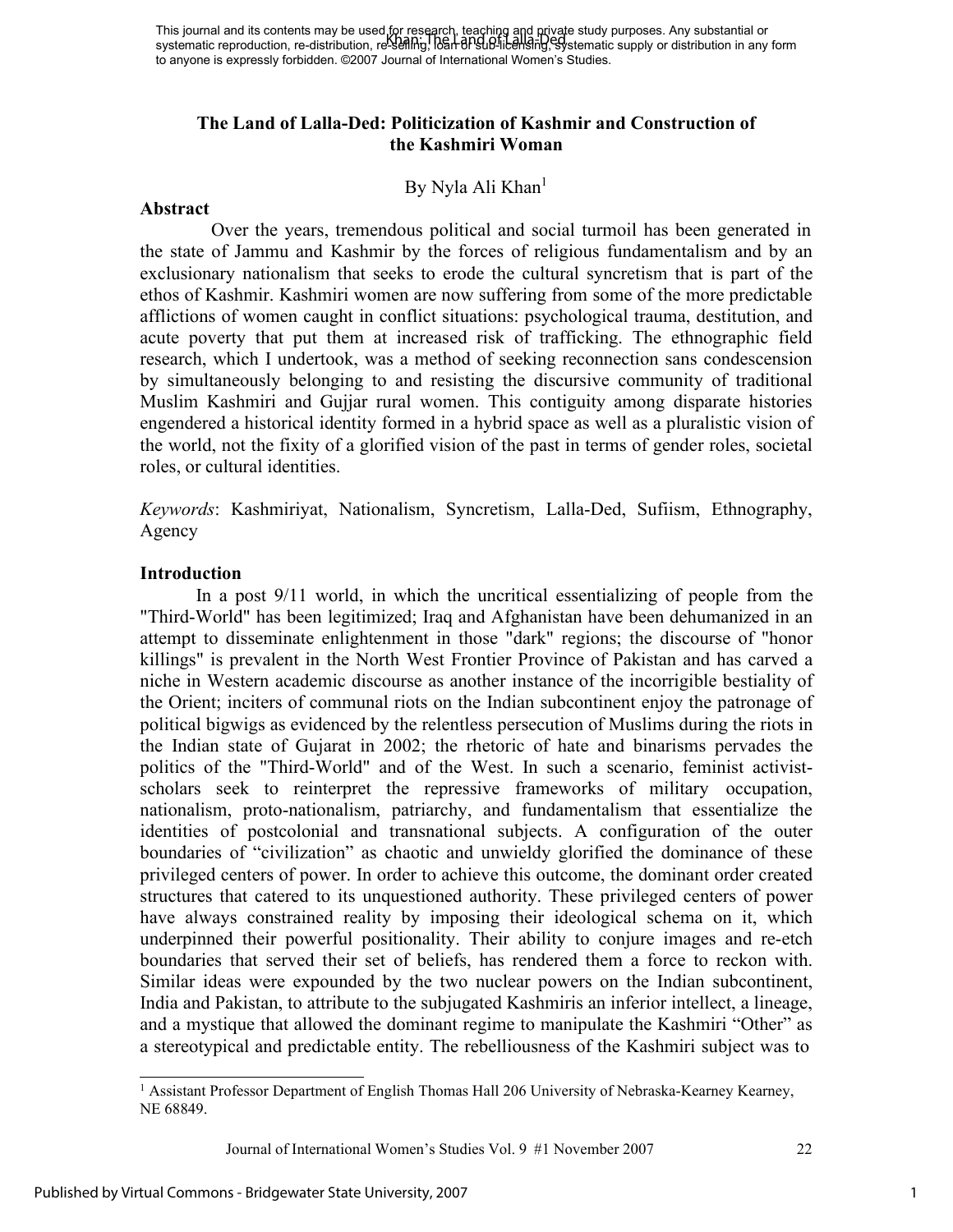be contained by a recognition of his nature which was said to be structured by contraries: savagery and obedience, cunning and innocence, mysticism and manipulation.A clearer statement is needed in the next paragraph about the linkages among the above and the subject of analysis.

Using self-reflexive and historicized forms, drawing on my heritage and kinship in Kashmir, this essay explores the construction and employment of gender in secular nationalist, religious nationalist, and ethnonationalist discourses in the former princely state of Jammu and Kashmir. I question the victimization and subjugation of women selectively enshrined in the social practices and folklore of Kashmiri culture, such as limited educational and professional opportunities; the right of a husband to prevent his wife from making strides in the material world; the kudos given to the hapless wife who agrees to live in a polygamous relationship; the bounden duty of the woman to bear heirs; the unquestioned right of a husband to divorce his barren wife; confinement of the woman to her home where she is subjected to material and emotional brutality; the hallowed status of the woman who conforms to such cultural dogmas; the social marginalization of the woman who defies them; the status of woman as a fiefdom facilitating political and feudal alliances; the exclusivity of cultural nationalism; the erosion of cultural syncretism; the ever-increasing dominance of religious fundamentalism; and the irrational resistance to cultural and linguistic differences (Butalia, 2002; Kishwar, 1998; Madhosh, 1999; Rai, 2004; Whitehead, 2004). At the same time, I do not advocate the abandoning of Kashmiri culture in favour of uncritically adopting some other culture.

I start from the premise that the syncretic ethos of Kashmir has been violated by the outburst of religious nationalism, secular nationalism, and ethnonationalism that have facilitated political and social structural violence. I discuss the nature of this ethos below. I consider the shape of women' agency in the syncretic ethos of Kashmir and the new languages of resistance, negotiation, and empowerment it adopts in the cacophonous social and political situation created by various nationalist discourses.

I draw from the cultural and ideological spaces I was raised in; the cherished verses of the Sufi poetess, Lalla-Ded, in whose immortal poetry the legendary beauty of Kashmir endures pain and strife but lives on; conversations with my maternal grandmother that are etched in my memory; informative and enlightening discussions with my parents, who have continued to live in the strife torn valley through years of unbearable hostility and the psychological trauma of armed conflict with an unparalleled stoicism; informal conversations with friends and acquaintances who were victims of the politics of dispossession; the extensive reading that I have done over the years on the conflictual history and politics of the disputed territory of Jammu and Kashmir, the northernmost state of post-independence India. I also draw from the field work conducted during my annual trip to Kashmir in July 2005 and 2006 among predominantly agricultural communities in areas bordering the Line of Control between India and Pakistan.

Against the backdrop of the politically tumultuous situation in Jammu and Kashmir which has led to an increase in gender-based violence, I attempt to show that women's muted voices haven't been raised loud enough against the atrocities to which they are subjected by Indian paramilitary forces, Pakistan sponsored insurgents, counter insurgency forces, and religious fundamentalists. I also emphasize the necessity of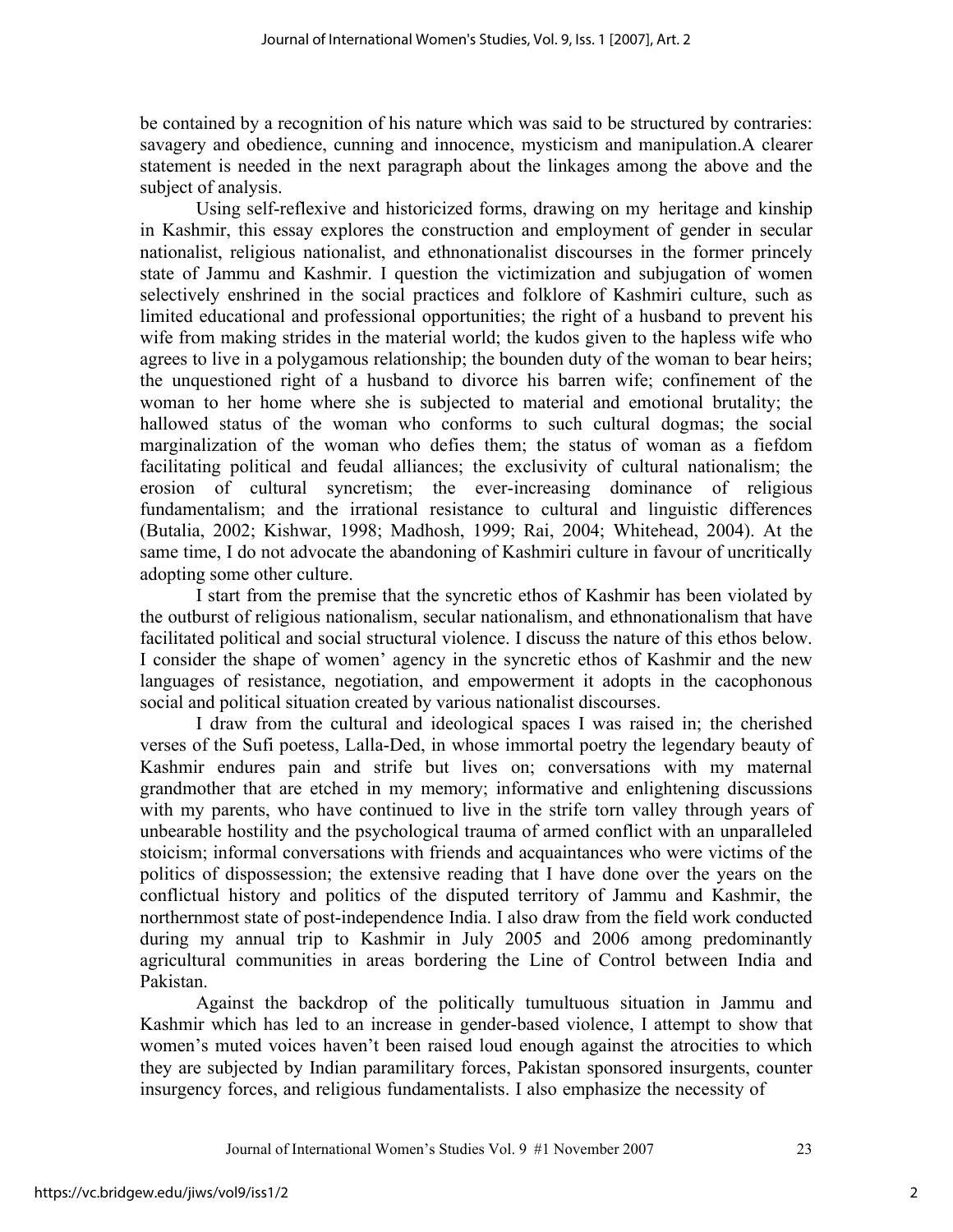foregrounding women's perspectives on issues of nationalist ideologies, religious freedom, democratic participation, militarization, intellectual freedom, judicial and legal structures in a milieu that does enables the creation of transnational feminisms in order to forge temporary coalitions and alliances for ameliorative social and political action that can increase the political agency of more and more individuals.

### **Political Discourses Inscribed on the Kashmiri Landscape**

Kashmir is a space in which conflicting discourses have been written and read. Cultural notions of Kashmiris in image and word have been reconstructed to emphasize the bias that reinforces the propagandist agenda of the hegemonic powers involved in the Kashmir dispute, India and Pakistan. In establishment Indian and Pakistani thought, Kashmiris are defined as different from the nationals of the two countries. The various fractions in the state of Jammu & Kashmir, Kashmiri Muslims, Kashmiri Pundits, Dogras, and Ladakhis, have tried time and again to form a national consciousness in order to name its cultural alterity through the nation, as "Kashmiriyat." The construction of "Kashmiriyat" involved culling selected cultural fragments by Kashmiri nationalists from an imagined past that would enfold both the Pandits and the Muslims. As Mridu Rai points out in her well-researched book on Kashmir, "This espousal of a 'secular' ideology, read through a secularly written history, was intended also as a way to keep at bay a center in Delhi that had begun to encroach upon Kashmiri 'autonomy' increasingly in the early 1950s (2004: 284-85). But due to the regional sentiments that are so well entrenched in the psyche of the people, this attempt is still in a volatile stage. The symbols of nationhood in Jammu and Kashmir, flag, anthem, and constitution, have thus far been unable to forge the process of nationalist self-imagining. Although, separatist movements have been surfacing and resurfacing since the accession of Kashmir to India in 1947, the attempt to create a unitary cultural identity bolstered by nationalist politics has been subverted by regional political forces and the comprador class, backed-up by the governments of India and Pakistan. The revolutionary acts of demanding the right of selfdetermination and autonomy for Jammu & Kashmir have not been able to nurture a unity amongst all socioeconomic classes (Rahman, 1996: 148-9; Ganguly, 1997: 78-9).

Kashmiris men and women have tried, time and again, to translate themselves from passive recipients of violence legitimated by the foreign legislations of the physically and psychologically removed parliaments of India and Pakistan into subjects who recognize that they can exercise agency and take control of their destinies. They march forward with a refusal to allow history to be imposed on them; now the people of Kashmir attempt to take charge of their social and political destinies. The confluence of religious nationalism, secular nationalism, and ethnic nationalism create the complexity of the Kashmir issue. For India, Kashmir lends credibility to its secular nationalist image. For Pakistan, Kashmir represents the unfeasibility of secular nationalism and underscores the need for an Islamic theocracy in the subcontinent. Currently, a large part of Jammu and Kashmir is administered by India and a portion is administered by Pakistan. China also annexed a section of the land in 1962, through which it has built a road that links Tibet to Xiajiang (Rahman, 1996: 5-6; Schofield, 2002). In an attempt to resolve this conflict, Sir Owen Dixon, the United Nations representative for India and Pakistan, noted in 1950 that the Kashmir issue was so tumultuous because Kashmir was not a holistic geographic, economic, or demographic entity but, on the contrary, was an aggregate of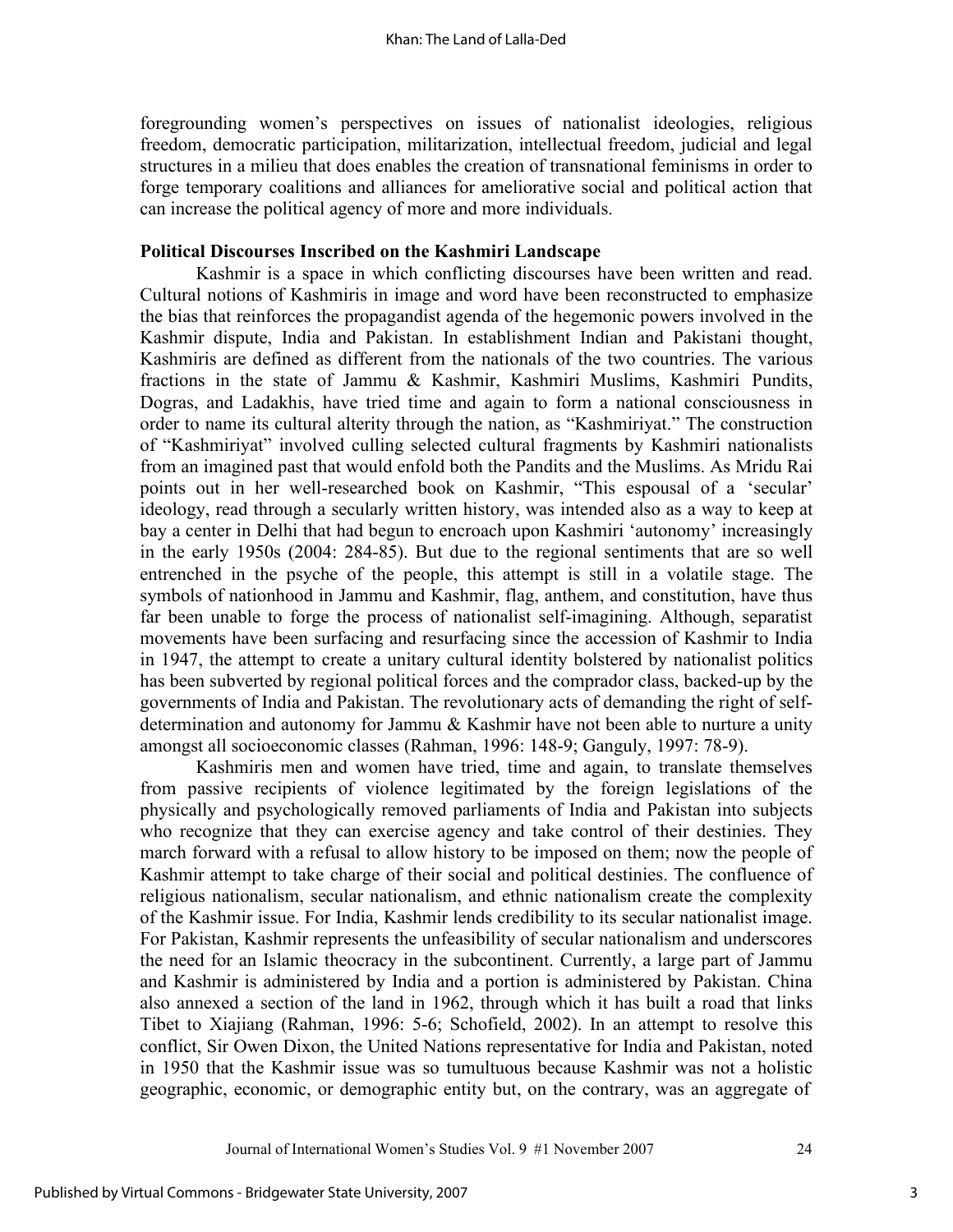diverse territories brought under the rule of one Maharajah (Schofield, 2002). Sir Owen Dixon propounded the trifurcation of the state along communal or regional lines or facilitating the secession of parts of the Jhelum Valley to Pakistan (Ganguly, 1997: 3-4, 43-57; Rahman, 1996: 4). The insistence on rejecting the trajectory charted out for them by the power structures of India, Pakistan, and the West and the urge to proclaim themselves a nation that is capable of exercising the right of self-determination has been haunting the psyche of the Kashmiri people for decades.

## **Cultural Syncretism in Kashmir**

Shiv chuy thali thali rozaan Mav Zaan Hyound ta Mussalman Trukhay chukh ta panunuy paan parzaan Ada Chay Saahibas Zaani Zaan (Lalla-Ded, n.d.)

Shiva abides in all that is everywhere Then do not discriminate between a Hindu and a Muslim That is true knowledge of the Lord (Kashmiri Saints and Sages, n.d.)

Kashmiris have taken pride in inhabiting a cultural space within which, Vedic Hinduism and Sufi Islam formed an in-between space. The traditional communal harmony in Kashmir enabled the peaceful co-existence of Muslims and Hindus, mutual respect for their places of worship, and an ability to synthesize not just cultural but religious practices as well (Kaw, 2004; Kishwar, 1998; Razdan, 1999; Rushdie, 2004; Whitehead, 2004). The deep reverence for each other's shrines and the relics housed in those shrines is a well-entrenched aspect of the culture. Salman Rushdie describes the sentiment of "Kashmiriyat" succinctly in his fictionalized account of the history of Jammu and Kashmir: "The words Hindu and Muslim had no place in their story In the valley these words were merely descriptions, not divisions. The frontiers between the words, their hard edges, had grown smudged and blurred" (2004: 57). A fitting symbol of this syncretic ethos of Kashmir is Lalla-Ded, a figure revered by both the Pundits and Muslims of Kashmir. Lalla-Ded was born in 1334 into a Kashmiri Brahmin home in village Simpur, about four miles from Srinagar, the summer capital of Kashmir. Lalla-Ded was brutalized in a marriage that was arranged for her by the elders once she crossed the threshold of puberty. Unwilling to acquiesce to constraints placed $(d)$  on the "traditional" woman and questioning the self-abnegation of women that disallows them from reconciling their private selves with their roles as public contributors to the community, Lalla-Ded disavowed the psychosocial narratives inscribed on the female body in defiance of the continued immiseration of women (Bhatnagar, Dube, and Dube, 2004: 30). I would argue that by committing the sacrilegious act of crossing the threshold of the husband's house in order to choose a life of asceticism, Lalla-Ded subverted the reliance on male authority.

Although a Sufi mystic, childless Lalla-Ded eroded the construct of woman as goddess or mother that binds her to a form of subordination that is the ultimate paradigm of social relationships in traditional societies (Nandy, 1998: 30). Most historians are of the opinion that Sheikh Noor-ud-Din Wali, the founding father of the predominant Sufi

Journal of International Women's Studies Vol. 9 #1 November 2007 25

4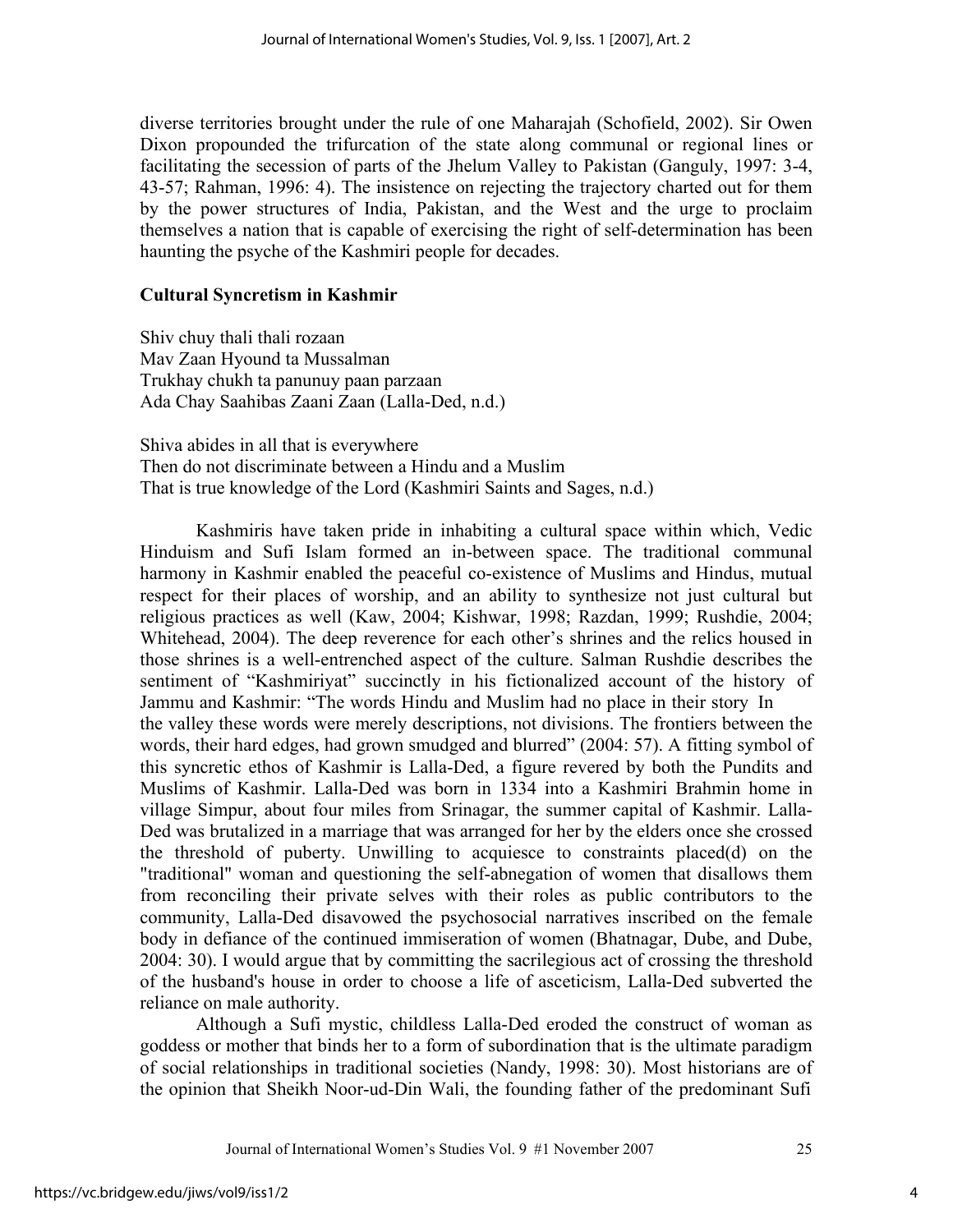sect in the Kashmir valley, Rishiism, acknowledged Lalla-Ded as his spiritual mentor. The recorded poems and paradigmatic sayings of Lalla-Ded and of Sheikh Noor-ud-Din Wali enrich Kashmiri literature and add layer upon layer to the culture (Kaul, 1999; Murphy, 1999; Parimoo, 1987; Sufi, 1974). It is also believed that she met and held discourses on mysticism and on the different schools of Sufi thought with Mir Syed Ali Hamadani, a regal central Asian Islamic scholar and mystic, who disseminated and perpetuated Islamic teachings in predominantly Brahminaical 14th and 15th century Kashmir ( Bamzai, 1994; Murphy, 1999; Parimoo, 1987). She chose to break the mold of patriarchy in a stiflingly traditional society by not allowing her intellectual and spiritual freedoms to be curbed.

Most nationalist movements and literatures of independence have portrayed women as icons of cultural preservation (Fruzzetti, 1990; Grewal, 1996; Hawley, 1994; Kaur, 1968). In the nationalist and postcolonial phase of nations, gender divisions have been reinforced by the hallowed figure of the "native woman" (Gandhi, 1998: 83). The complexity in the varying positions of women is ignored to preserve nationalist portraits of the "native woman," which do not concede to the female subject the right to foreground her own "distinct actualities" (Minh-ha, 1989: 5). For instance, the iconicization of Lalla-Ded as goddess-mother in nationalist literatures circumscribes her sphere of the influence within Kashmiri folklore and social practices. I oppose this decapacitating iconicity of "woman" that traditional Islamic, Hindu, and Victorian concepts of femininity endorse. Lalla-Ded de-emphasized the roles imposed by conjugality and motherhood in order to widen her identity without totally dismissing its cultural definition. The Sufi mystic located agency in possibilities created in the variability of spaces in which identity is formed. Lalla-Ded's unsurpassed Sufi mysticism and the eloquent verse that ensued from it led to her being owned by the Pundits of the valley as Lalla Ishwari and by the Muslims of the valley as Lalla Arifa (Bamzai, 1994; Jha, 1996; Khan, 1994; Ray, 1970).

#### **Nationalism and Gendered Violence**

What are the traditional freedoms and prerogatives of Kashmiri women in the land of a spiritual luminary like Lalla-Ded? Over the years, tremendous political and social turmoil has been generated in the state by the forces of religious fundamentalism and by an exclusionary nationalism that seeks to erode the cultural syncretism that is part of the ethos of Kashmir. These forces are responsible for the shutting down of dissenters who voice cultural critique, repression of women, political anarchy, economic deprivation, lack of infrastructure, and mass displacements that have been occasioned by these events. Since 1949, the United Nations and Pakistan have consistently demanded that a plebiscite be held in order to determine the wishes of the Kashmiri people. India has denied this wish for fear of losing the vote in the predominantly Muslim Kashmir valley. India uses Pakistan's reluctance to withdraw its forces and the decision of the United States government to supply arms to Pakistan in 1954 to justify its denial (Ganguly, 1997: 43-57; Rahman, 1996: 4; Schofield, 2002). Nearly 400,000 Indian army and paramilitary forces have been deployed in the state, in India's most beefed up counterinsurgency operation till date. Financing these operations has taken an enormous toll on the annual administrative budget of the state (Ganguly, 1997: 1-2). Since the inception of the secessionist movement in 1989, more than 38,000 Kashmiris have been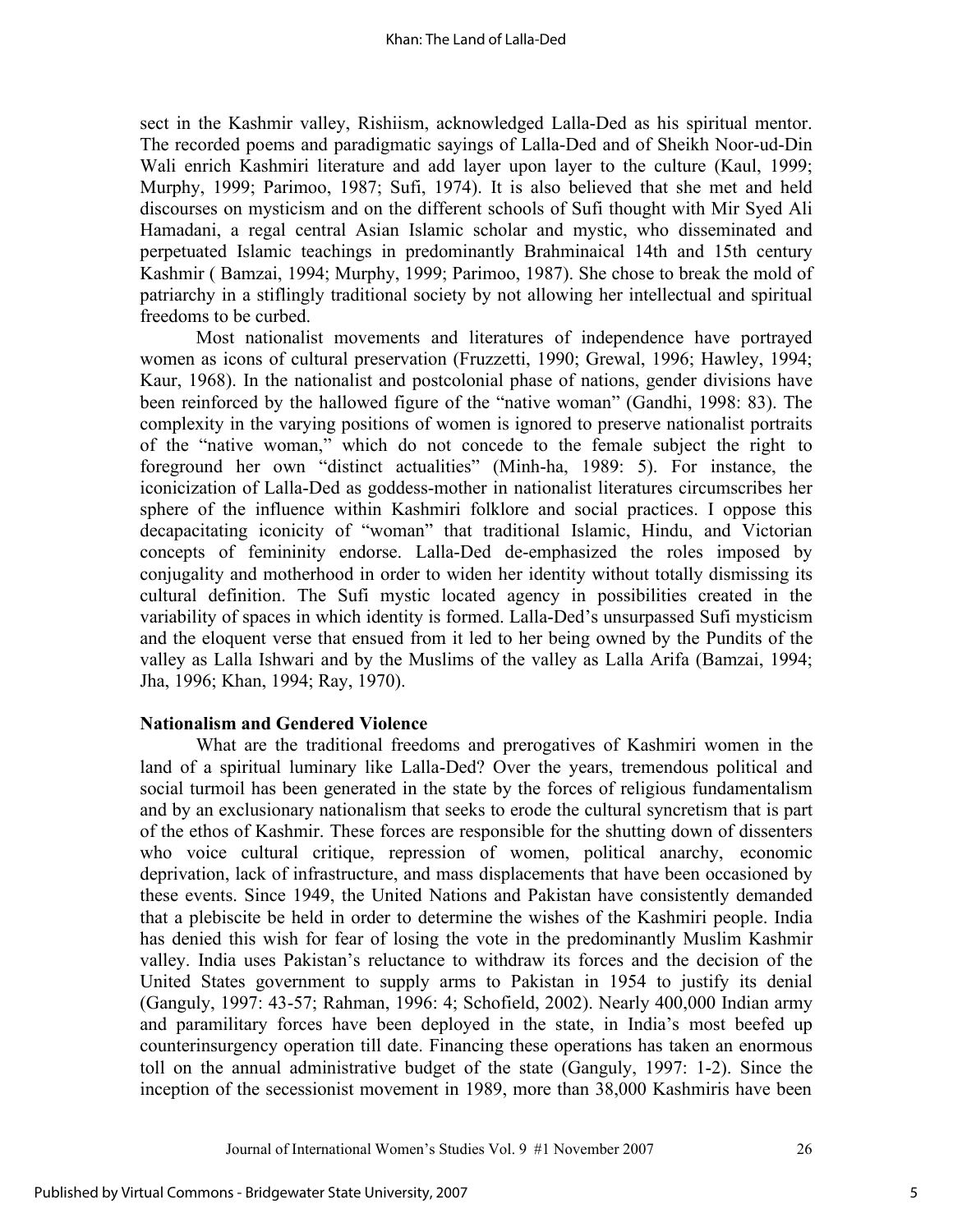brutally murdered by Indian forces, 100,000 Pandits have migrated to other Jammu and other parts of India for fear of persecution, over 5000 women have been violated, innumerable people have been incarcerated and held incommunicado. United Nations experts on extra judicial, summary, and arbitrary executions have not been invited to Kashmir and international human rights monitoring organizations have been prevented from entering the state (Amnesty International, 1995; Schofield, 2002). In such a conflict situation, the law and order machinery is rendered dysfunctional increasing the vulnerability of women and children.

Kashmir lives in the unpleasant reality of Indian and Pakistani dominance, which is full of redoubtable paramilitary troops, barbed wire, and invasive searches; dispossessed youths trained in Pakistani training camps to unleash a reign of disorganized and misguided terror in the state; custodial killings in detention centers and mothers whose faces tell tales of woe waiting outside those gloomy detention centers to catch glimpses of their unfortunate sons (an exercise in futility); burqa-clad women afraid of the wrath of fundamentalist groups as well as of paramilitary forces bent on undercutting their self-respect. The military has carte blanche under the Jammu and Kashmir Public Safety Act of 1978 and the Terrorist and Disruptive Activities [Prevention] Act of 1987 (Puri, 1995; Schofield, 2002; Widmalm, 2002; Wirsing, 2002). The traditional communal harmony in Kashmir has been eroded by Pakistan's sponsorship of terrorism in the state, India's repression of every demand for local autonomy and shelving self-determination for Kashmiris, the eruption of ethnoreligious fervor as the central government disregarded democratic institutions in Jammu and Kashmir (Ganguly, 1997: 14-20). The anarchy that pervades the cultural and political fabric of Kashmir has been stoked by government-sponsored militants and foreign mercenaries. In such an unwieldy situation, women are psychologically incarcerated (Butalia, 2002). Such occurrences do not enable an autonomous Kashmiri life, devoid of the pressures that Kashmiris have been subjected to since 1947. The brutalization of the culture has been rendered more lethal by the socialization of Kashmiri boys and men into military culture. Within such a masculinist discourse and praxis the rigidly entrenched hierarchical relationship between men and women is inextricably linked with sexualized violence. For instance, more than 5000 rapes were reported to have been committed by Indian security forces in the state since the inception of the secessionist movement in 1989 (Prasad, 1999: 478-506). A number of women have been ruthlessly violated by members of the paramilitary troops deployed in Kashmir as a tool to avenge themselves and indelibly scathe the consciousness of the culture that dared to raise its insurgent head against the two mammoth nuclear powers on the Indian subcontinent. A large percentage of rape victims and war widows are afflicted with post traumatic stress disorder and are prone to suicidal tendencies (Kashmir Human Rights Site, 2002).

In contemporary Kashmiri society, the question of the role of women in the nationalist scenario remains a vexed one. As Ann McClintock observes about the role of the subaltern woman in "Third-World" societies: "Excluded from direct action as national citizens, women are subsumed symbolically into the national body politic as its boundary and metaphoric limit" (1997: 345). For instance, the only women's reactionary organization in Kashmir, Dukhtaran-e-Milat, claims that the image of woman as a burqaclad faceless and voiceless cultural icon, devoid of the agency to pave a path of her own choosing, is sanctioned by the versions of religious scriptures that this vigilante group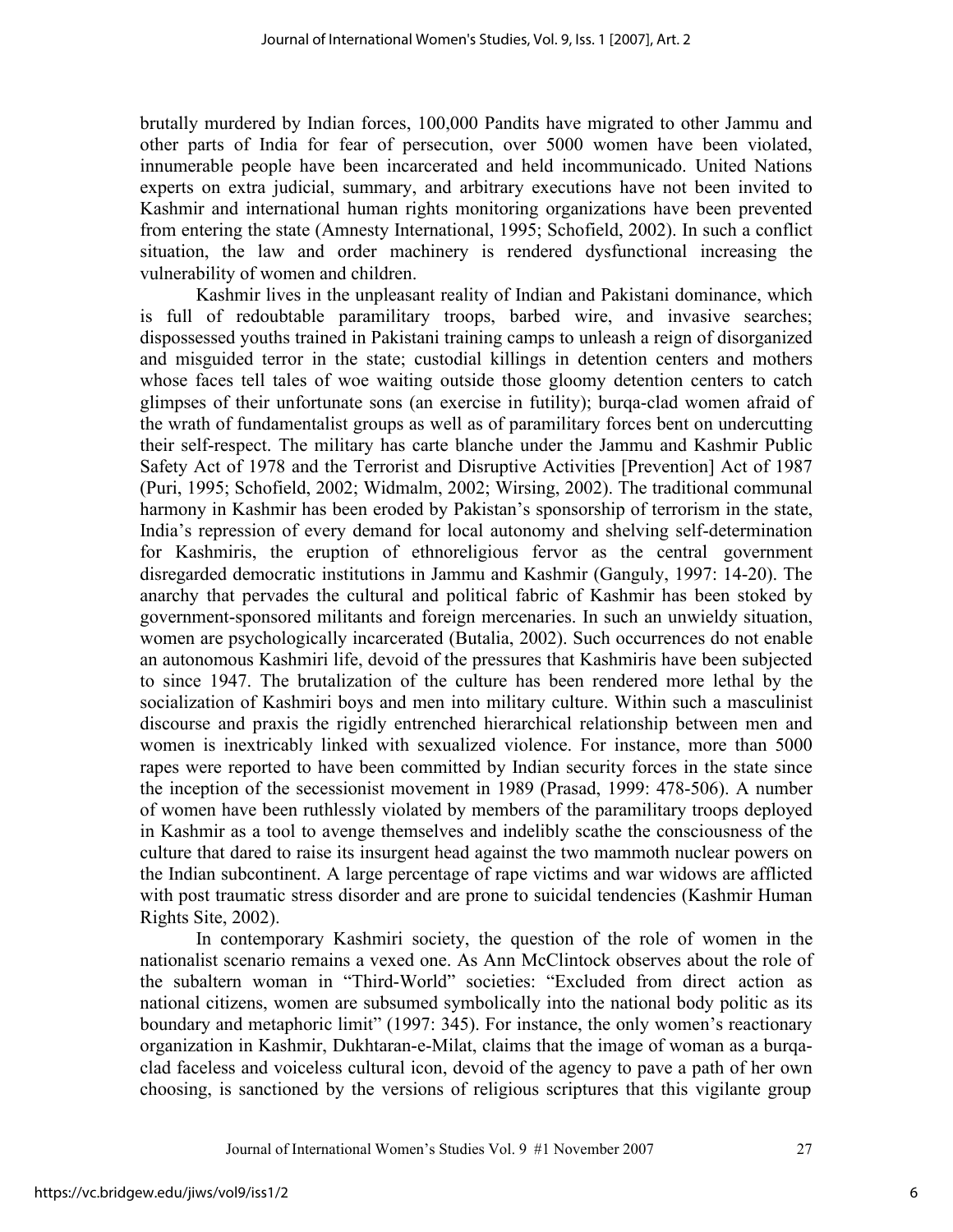subscribes to and reinforces her strength and courage of conviction to sacrifice for the family. This vigilante group uses intimidating and questionable tactics to raid houses that allegedly have been converted into brothels and brutally censors romantic liaisons between college-going boys and girls. The women members of Dukhtaran-e-Milat would perhaps never identify the modern Kashmiri woman with the liberated woman of the Western world. On the contrary, they make a facile attempt to reconstruct historical and cultural discourses in order to inspire the kind of cultural nationalism that fundamentalist politics requires. This organization advocates the creation of a homogeneous culture devoid of the freedoms that Kashmiri women have traditionally enjoyed. Their draconian methods to enforce purdah, reinforce a patriarchal structure in which an unaccompanied woman is rendered vulnerable, and curtail the mobility of the technology savvy youth is an attempt to Arabize the syncretic ethos of Kashmir (Schofield, 2002). Perhaps a new paragraph here?There seems to be an insensitivity in such reactionary organizations as well as in former and current regional and national administrations, such as the Congress and People's Democratic Party coalition government in the state and the centralizing regimes of the Congress, the Bharatiya Janata Party, and the National Democratic Front in the center, of the diverse interpretations of religious laws regarding the institutions of marriage, divorce, inheritance rights, etc.; of the rich heterogeneity of cultural traditions and to the paradoxes within them. In its initial years, Sheikh Mohammad Abdullah's National Conference enabled the emergence of a well-educated, politically aware generation of Kashmiris. But in the 1970s and the 1980s, Indira Gandhi's Congress regime characterized every demand for local empowerment as potentially insurgent, discouraging the growth of a progressive generation of Kashmiris (Ganguly, 1997: 84-5; Kohli, 1997: 341-2; Rai, 2004: 295). The vociferous members of the Dukhtaran-e-Milat would better serve the female population of the state by campaigning for quotas for women in the legislative assembly, legislative council, parliament, and the judiciary. An increase in the female representation in these institutions of authority would facilitate a cultural shift in terms of gender role expectations, legitimizing a defiance of the normative structure.

The intrusion of women in traditionally male domains would cause perceptible erosion in the structural determinants of sexualized violence. This form of empowerment would "frame and facilitate the struggle for social justice and women's equality through a transformation of economic, social, and political structures" (Bisnath and Elson, n.d.; Porter and Verghese, 1999). In the present scenario, no thought is given either by the state authorities or by insurgent groups to women who have been victims of the paramilitary forces and/or of militant organizations. Horrifying narratives of women and adolescent girls being humiliated and brutally interrogated in remote villages are absent from the official record, and are fearfully voiced in the atmosphere of paranoia that pervades the Kashmir valley. For instance, in 1991, more than 800 soldiers of the fourth Rajput Regiment raped 23-60 women in the course of one night in the village of Kunan Pohpura in Kashmir. These soldiers raided the village on the pretext of interrogating the local men who were allegedly insurgents. Another gruesome incident of a similar nature occurred in Handawara village in 2004, where a mother and her minor daughter were sadistically defiled by a major of the Rashtriya Rifles. In Mattan in South Kashmir, an Indian army subedar and his bodyguard of seven Rashtriya rifles were involved in a spine-chilling rape case against which the necessary governmental action is yet to be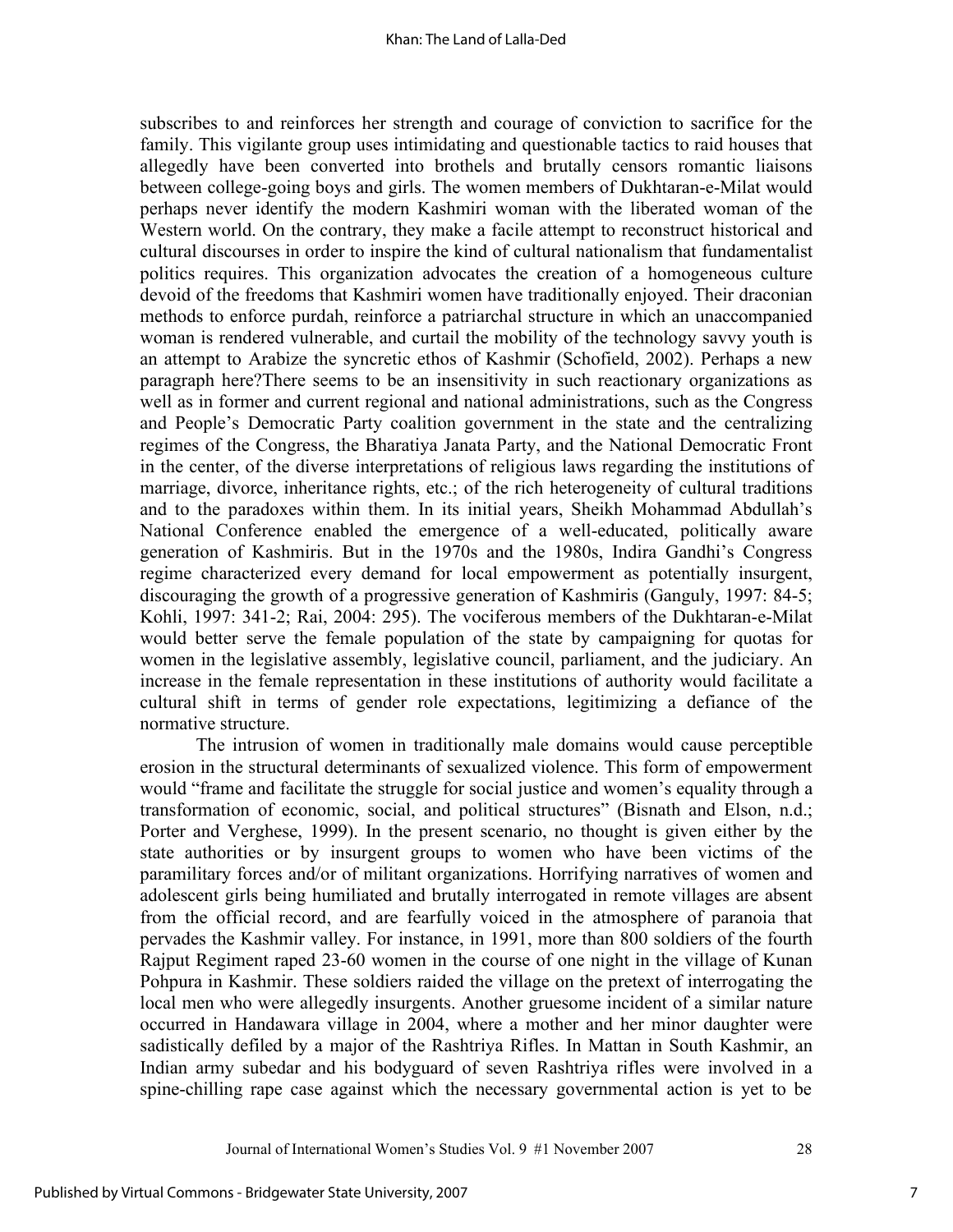taken (Conversations With Human Rights Activists in the ValleyKashmiri, 2004; Women's Initiative for Peace and Disarmament, 2002) .

Women representatives of the ruling People's Democratic Party and those of its ally, the Congress, are quick to make visits accompanied by their entourages to isolated villages or towns in which the Indian army has trammeled on the sensibilities of the female population. The PDP, while in opposition, raised the issue of human rights abuses which, until then, hadn't been given much credence by the National Conference government. But they have been unable to advocate reforms that are specific to women. No stringent and timely measures are taken to redress those wrongs. In effect, the Kashmiri woman is constructed as a parchment on which the discourses of religious nationalism, secular nationalism, and ethnonationalism are inscribed, and the most barbaric acts are justified by Indian paramilitary forces as means to rein in uncontrollable separatist forces and by militant organizations as means to restore the lost dignity of the "women."

Secular as well as ethnonationalists assert that as long as the inner or spiritual distinctiveness of the culture is retained, an autonomous Kashmiri "nation" can equip itself to cope with a globalized world without losing its essential identity. Nationalist discourse creates the dichotomy of the inner/outer in order to make the inviolability of the inner domain look traditional. For example, ethnonationalists assert that a Kashmiri woman who marries a non-Kashmiri loses her legal right to inherit, own, or buy immovable property in the state. By inhabiting the metaphoric inner domain, the Kashmiri woman embodies the virginal purity of the culture and ethnicity which would get tainted by her stepping outside the cultural threshold. As a strategy to maintain the inviolability of the cultural sanctum sanctorium, ethnonationalists problematize the law concerning state subjects which was promulgated in Jammu and Kashmir on April 20, 1927 by Maharajah Hari Singh. This injunction was meant to protect the interests of the local landed class and the peasantry against wealthy people from outside the state who had the wherewithal to buy the locals out of hearth and home. In 1957, the new constitution of the state changed "state subject" to "permanent resident." Permanent resident status was accorded to individuals who had been living in the state for at least a decade before May 14, 1957. On March 25, 1969, the state government issued an injunction requiring all deputy commissioners to issue certificates of permanent residence to Kashmiri women with the stipulation that status was valid till that. After that, women who married permanent resident men would need to get their certificates reissued and those who married outside the state would automatically lose their permanent resident status, where-as, male permanent residents would have the privilege of endowing their non-state subject spouses with the ability to own and inherit property in the state as long as she didn't leave the state for permanent residence elsewhere (Abdullah, 1993; Zutshi, 2004).

In 2002, the state High Court declared that this proviso had no legislative sanction because it violated the gender equality clause of the constitution of the state as well as of India. The High Court held that the proviso relied on section 10 of the British law which governed pre-partition India, and that law had itself been amended (Bhagat, 2002; Puri, 2004). The bench quoted section four of the Sri Pratap Consolidation Law Act to declare that the only legislative prohibition was that the property inherited by a non-state subject could not be sold to a non-state subject. But this decision created a furor in which the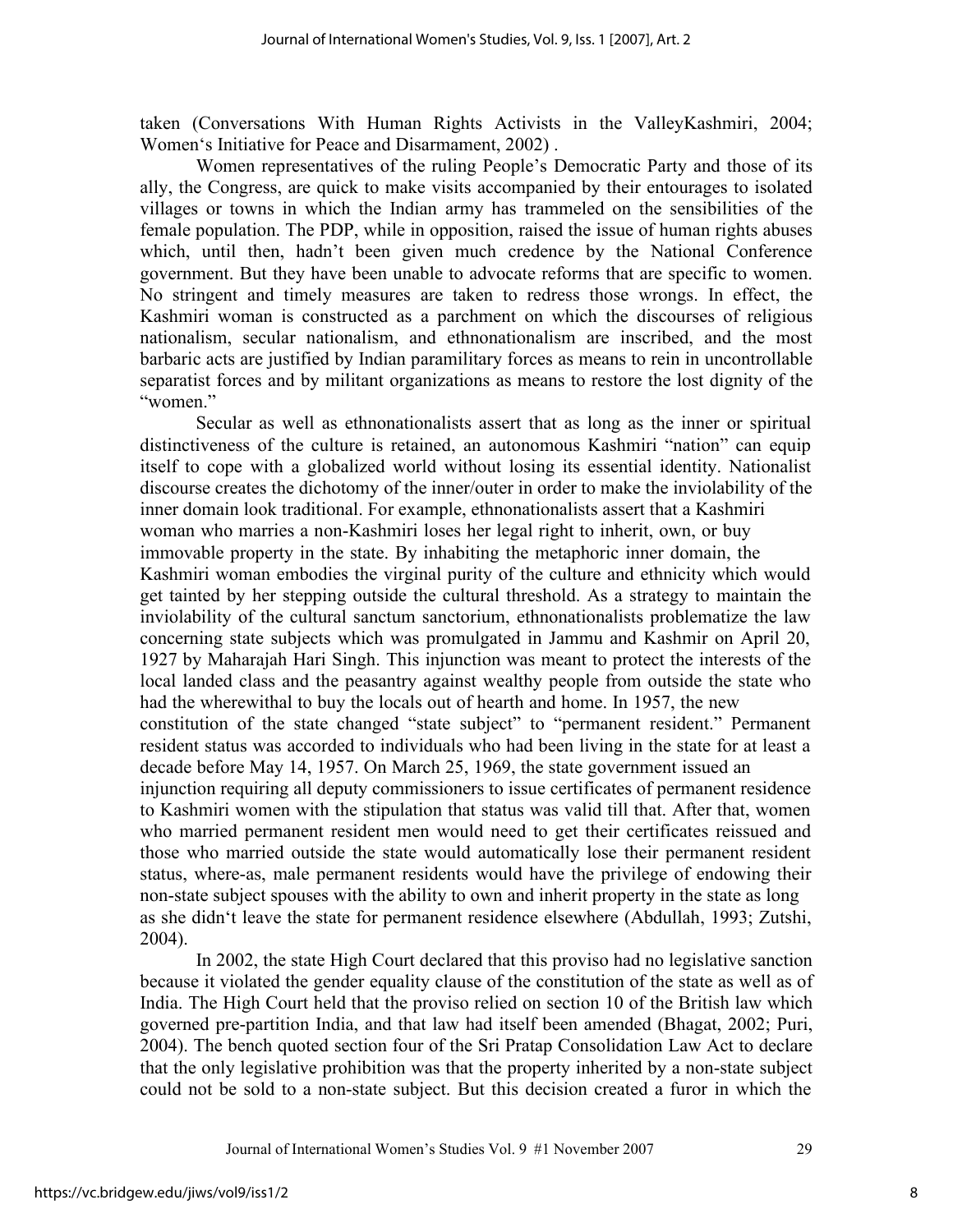opposition National Conference asserted that the declaration of the earlier proviso invalidating the permanent resident status of women who married outside the state was an attempt to erode the distinctive cultural identity of the state. The National Conference accused the ruling People's Democratic Party of having made a compromise by withdrawing its appeal from the Supreme Court against the judgment of the state High Court. The angst of power caused the ruling PDP, including its women members, to immediately draft a Permanent Resident Bill in the assembly reinforcing the earlier stipulation. The High Court's decision was supported by the ruling PDP's coalition partner, the Congress. The issue of permanent residence was hijacked by Hindu fundamentalist originations, the Bharatiya Janata Party and the Rashtriya Samaj Sevak, to inflame regional divisiveness by condemning the opposition of the NC and the PDP to the High Court's decision as acts of Muslim secession. The representatives of the Kashmir province in the legislative assembly and legislative council opposed the decision of the High Court that declared the earlier proviso archaic and outmoded, and the representatives of the Jammu region supported it (Puri, 2004). In effect, women were deployed as a political tool not just by regional political organizations but by national ones as well.

Women politicos in the current legislative assembly and legislative council of Jammu and Kashmir played the role of tokens who bolstered the social, cultural, and moral institutions that maintain a male-dominated power structure (Amnesty International, 2004; Kashmiri Women's Initiative for Peace and Disarmament, 2002). Even those with access to the echelons of power refuse to engage "more effectively with the politics of affiliation, and the currently calamitous dispensations of power" (McClintock, 1997: 396).

Despite its firm promise, the current state government has been unable to incorporate the Special Operations Group, a paramilitary division of the police accused of heinous human rights violations, entirely into the regular police force. The SOG continues to run amok and functions as an entity that only obeys the law of the jungle. Alongside the SOG, the Special Task Force, a militia group comprising renegade militants, has been incorporated into the regular police force as well but has not been disbanded, which the PDP government had promised at the time of its installation in office. These forces have been deployed to handle extrajudicial matters in arbitrary ways and are responsible for gross misdemeanors against women (Amnesty International, 2004).

Why is gender violence such a consistent feature of the insurgency and counterinsurgency that have wrenched the Indian subcontinent for about decades? In nationalist rhetoric the equation of the native woman to the motherland has in recent days become more forceful. In effect, the native woman is constructed as a trough within which male aspirations are nurtured, and the most barbaric acts are justified as means to restore the lost dignity of the "women." The story of the partition of India in 1947 into two separate nation-states, India and Pakistan, is replete with instances of fathers slaughtering their daughters in order to prevent them from being violated by the enemy; and women resorting to mass suicide to preserve the "honour" of the community (Kaul, 2001; Kumari and Kidwai, 1998; Jayawardena, 1986; Ray, 2000). If a woman's body belongs not to herself but to her community, then the violation of that body purportedly signifies an attack upon the honour (izzat) of the whole community.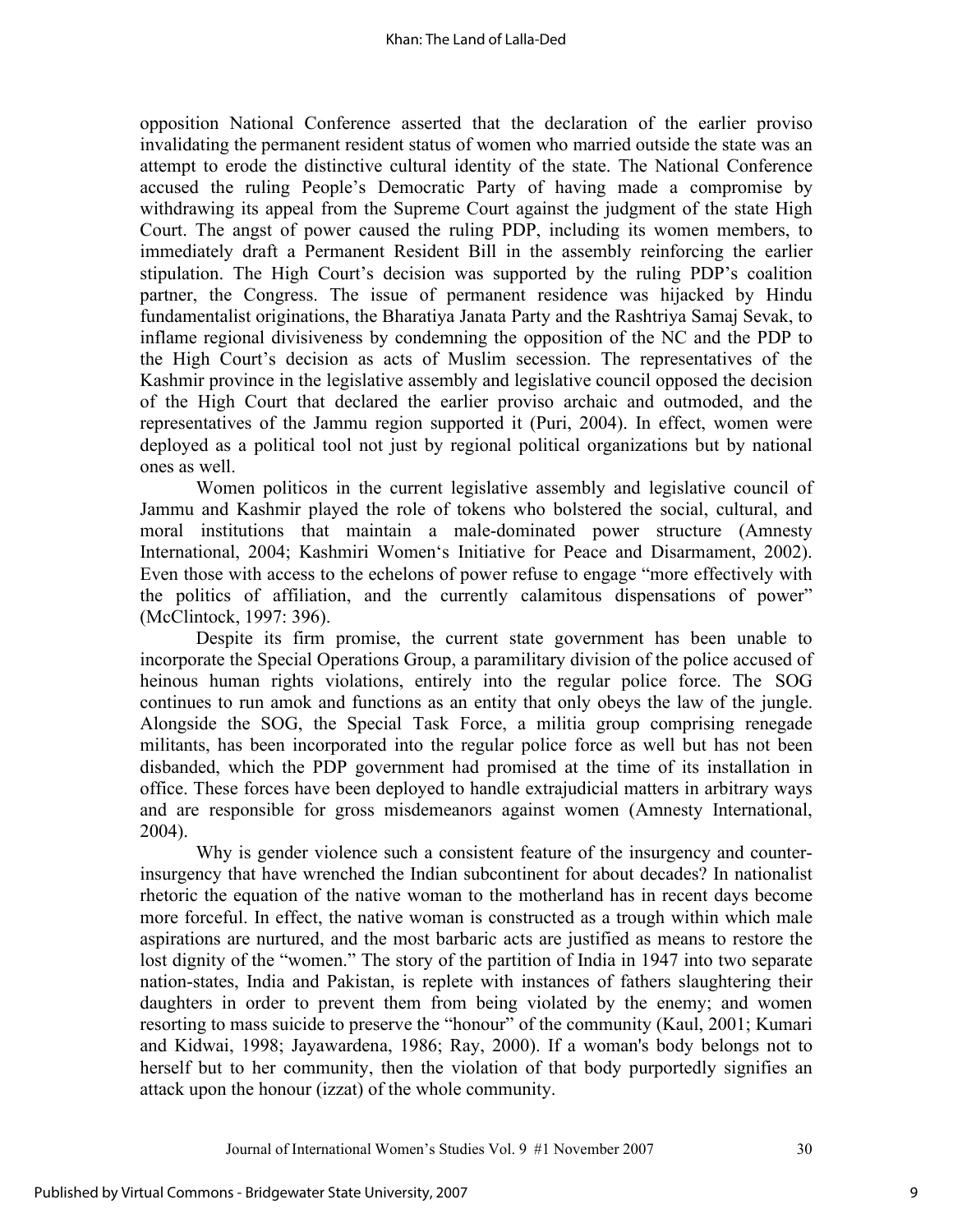In one instance, the crime of a boy from a lower social caste against a woman from a higher upper caste in the Meerawala village in the central province of Punjab in Pakistan in 2002 was punished in a revealing way by the "sagacious" tribal jury. After days of thoughtful consideration, this jury gave the verdict that the culprit's teenage sister, Mai, should be gang-raped by a group of goons from the wronged social group: The tribal jury ruled that to save the honor of the upper caste Mastoi clan, Mai's brother, Shakoor, should marry the woman with whom he was accused of having an illicit relationship while Mai was to be given away in marriage to a Mastoi man. "The prosecution said that when she rejected the decision she was gang-raped by four Mastoi men and made to walk home semi-naked in front of hundreds of people. The lawyer for one of the accused argued the rape charge was invalid because Mai was technically married to the defendant at the time of the incident" (Reuters, 2002). Such acts of violence do occur on the Indian subcontinent and bear testimony to the intersecting notions of nation, family, and community.

The horrific stories of women that are, in most instances, attributed to folklore underscore the complicity of official and nationalist historiography in perpetuating these notions. I might add that the feminization of the "homeland" as the "motherland" for which Indian soldiers, Kashmiri nationalists in Indian-occupied Kashmir, and Kashmiri nationalists in Pakistan-occupied Kashmir are willing to lay down their lives serves, in effect, to preserve the native women in pristine retardation. Although this essentialist portrayal of the Kashmiri woman is clearly suspect, it is embedded more deeply in the quasi-feudal culture of Pakistan-occupied Kashmir. Pakistan-occupied Kashmir has been a fiefdom of feudal lords whose only concern is with the impregnability of their authority and the replenishment of their coffers. Tribal women in "Azad" Kashmir are still circumscribed within the parameters created by the paternalistic feudal culture that disallows the creation of a space for distinct subjectivities (Cohen, 2004; Talbot, 1998; Ziring, 2000).

Do women embody the history of a culture and community only as it is remembered in the murky corridors of officialdom? The on-going story of trouble torn Kashmir is replete with instances of fathers forcing their daughters to live in marital unions of psychological, sexual, and material frustration to prevent them from being violated by the paramilitary forces or by trigger-happy militants; women accepting physical and emotional torture in their marital homes to preserve the "honour" of the family and the community; and women who were "dishonoured," either by being violated or by asserting their political and sexual agency, being ruthlessly shunned by their families (Amnesty International, 2004; Kashmiri Women's Initiative for Peace and Disarmament, 2002). Consider Gayatri Chakravorty Spivak's delineation of the contexts in which the politics of representation renders mute the figure of the "Third-World woman," which would apply to the situation in Kashmir:

> Between patriarchy and imperialism, subjectconstitution and object-formation, the figure of the woman disappears, not into a pristine nothingness, but a violent shuttling which is the displaced figuration of the "third-world woman" caught between tradition and modernization. (1999: 304)

Journal of International Women's Studies Vol. 9 #1 November 2007 31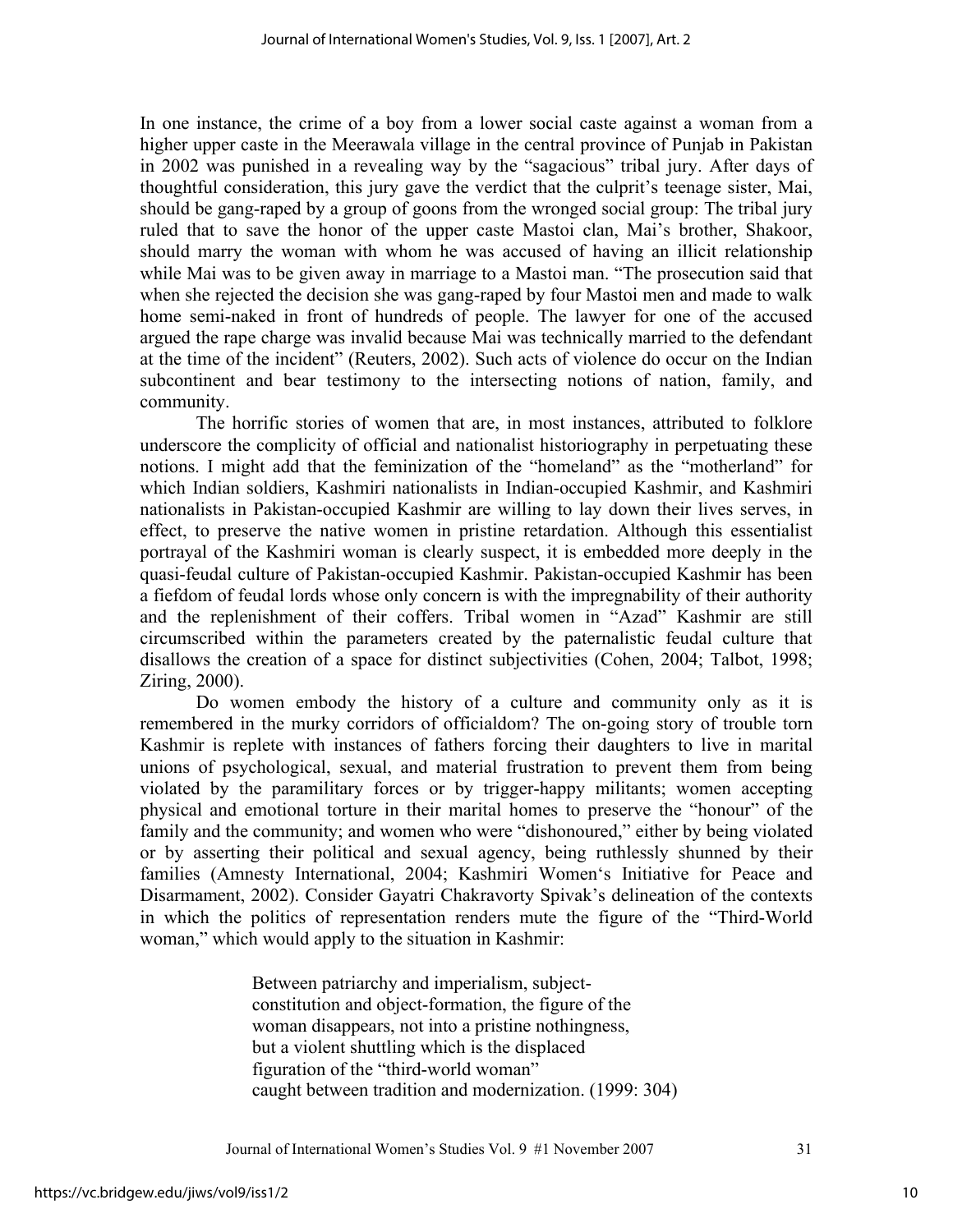Culture inscribes a wide range of experiences, which centralizing institutions attempt to render invisible and homogeneous. Women in Kashmir, as in other postcolonial countries, are positioned in relation to their own class and cultural realities, their own histories, their sensitivity to the diversity of cultural traditions and to the questions and conflicts within them, the legacies of Sufi Islam, their own struggles not just with the devastating effects of Indian occupation and Pakistani infiltration, but also with the discourses of cultural nationalism and religious fundamentalism propagated in the valley, their own relations to the West, their interpretations of religious law, their beliefs in the different schools of Islamic and Hindu thought, and their concepts of the role of women in contemporary societies. At this point, Lalla-Ded is not inscribed into the practices and ideology of gender in Kashmir. Lalla-Ded is a watershed in the cultural and spiritual development of Kashmir. Unconditional freedom from sexualized hierarchies does not exist in any social matrix. But Lalla-Ded sought in the social arrangement that she had access to concepts and tools for a new society which would be liberated from gendered forms of oppression. She self-actualized and intervened in patriarchal national history by speaking from her location about the political realities that had woven the web of prevalent social relations. Lalla-Ded's ability to be alert to how a woman's aspirations for personal emancipation are mediated by her responsibility toward her community, and to the ways that this sense of responsibility toward her community, and to the ways that this sense of responsibility inflects her own emancipatory thought has underscored her importance for me.

#### **Women and Agency**

My attempt to theorize women's agency involves framing the concept in cognitive, psychological, economic, and political aspects. I borrow eminent educationist, Nelly Stromquist's assertion regarding agency which involves taking decisions that deconstruct cultural and social norms, and beliefs that structure seemingly intransigent traditional gender ideologies; the psychological aspect refers to developing self-esteem for which some form of financial autonomy is a basis; the political aspect involves the ability to organize and mobilize for social change, which requires the creation of awareness not just at the individual level but at the collective level as well (1995). For me, empowerment is a process which enables the marginalized to make strategic life choices regarding education, livelihood, marriage, childbirth, sexuality, etc., which are critical for people to lead the sort of lives they want to lead and constitute life's defining parameters (Kabeer, 1999: 437). It is important to keep in mind, however, that women are constrained by and grapple with the normative structures through which societies create gender roles.

Women have more or less power depending on their specific situation and they can be relatively submissive in one situation and relatively assertive in another. Assessing women's agency requires identifying and mapping power relations, the room to maneuver within each pigeonhole and the intransigence of the boundaries (Hayward 1998). A woman's level of empowerment also varies according to factors such as class, caste, ethnicity, economic status, age, family position, etc.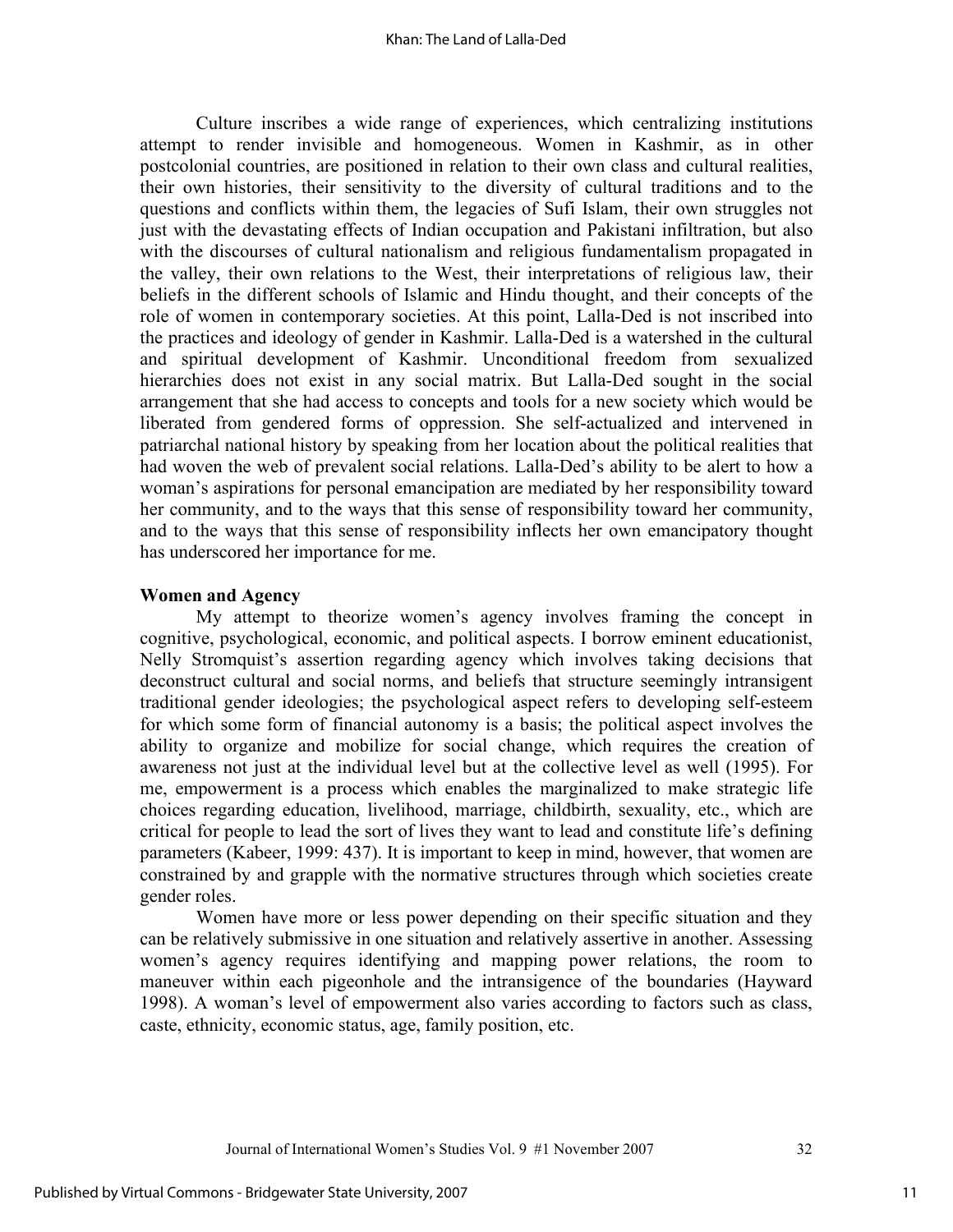## **Autoethnography**

I was raised in a secular Muslim home in we were encouraged to speak of the "liberation of women" and of a culturally syncretic society. I was taught that Islam provided women with social, political, and economic rights, however invisible those rights were in our society. It was instilled in me that Islam gave women property rights- the right of Mrs. Ghulam Kabra, a Kashmiri state subject, to inherit the property to which she was the legal heir was challenged as early as 1939 because she had married a nonstate subject, but the High Court legislated that she could inherit the property bequeathed to her by her parents; the right to interrogate totalizing social and cultural institutions; the right to hold political office--Khalida Zia and Sheikh Hassina in Pakistan, Benazir Bhutto in Pakistan, Najma Heptullah and Mohsina Kidwai in India, my maternal grandmother, Begum Sheikh Mohammad Abdullah, in Kashmir, who represented Srinagar and Anantnag constituencies in Jammu and Kashmir in the Indian parliament in from 1977- 1979 and 1984 to 1989, respectively, and was the first president of the Jammu&Kashmir Red Cross Society from 1947 to 1951(Lok Sabha, 2000); the right to assert their agency in matters of social and political import; and the right to lead a dignified existence in which they could voice their opinions and desires so as to "act upon the boundaries that constrain and enable social action by, for example, changing their shape or direction" (Hayward, 1998: 27).

Although my maternal grandfather, Sheikh Mohammad Abdullah, was a nationalist and an idealist, the notion of "Kashmiriyat" wasn't handed down to me an unachievable and abstract construct but, on the contrary, it was crystallized for me as the eradication of a feudal structure and its insidious ramifications; the right of the tiller to the land he worked on; the unacceptability of any political solution that did not take the aspirations and demands of the Kashmiri people into consideration; the right of Kashmiris to high offices in education, bureaucracy, and government; the availability of medical and educational facilities in Jammu, Kashmir, and Ladakh; the preservation of literatures, shrines, and historical artifacts that defined an important aspect of "Kashmiriyat;" formation of the Constituent Assembly of Jammu & Kashmir to institutionalize the constitution of the state in 1951, which was an enormous leap toward the process of democratization; the fundamental right of both women and men to a free education up to the university level; equal opportunities afforded to both sexes in the work place; the nurturing of a contact zone in social, political, and intellectual ideologies and institutions; pride in a cultural identity that was generated in a space created by multiple perspectives and the ability to look beyond one particular location in order to locate myself in a social world.

I was educated in a Catholic school run by Irish missionaries, although proselytization was never a concern and I learned to respect the richness of other cultural, religious, and literary traditions. Having been influenced by my maternal grandmother, who was part European and part Gujjar, I have never been quite sure who had the authority to say which cultural mores were enforced. My exposure to various cultural, religious, and educational influences has been instrumental in forming my belief that culture is shaped and shapes in multiple ways.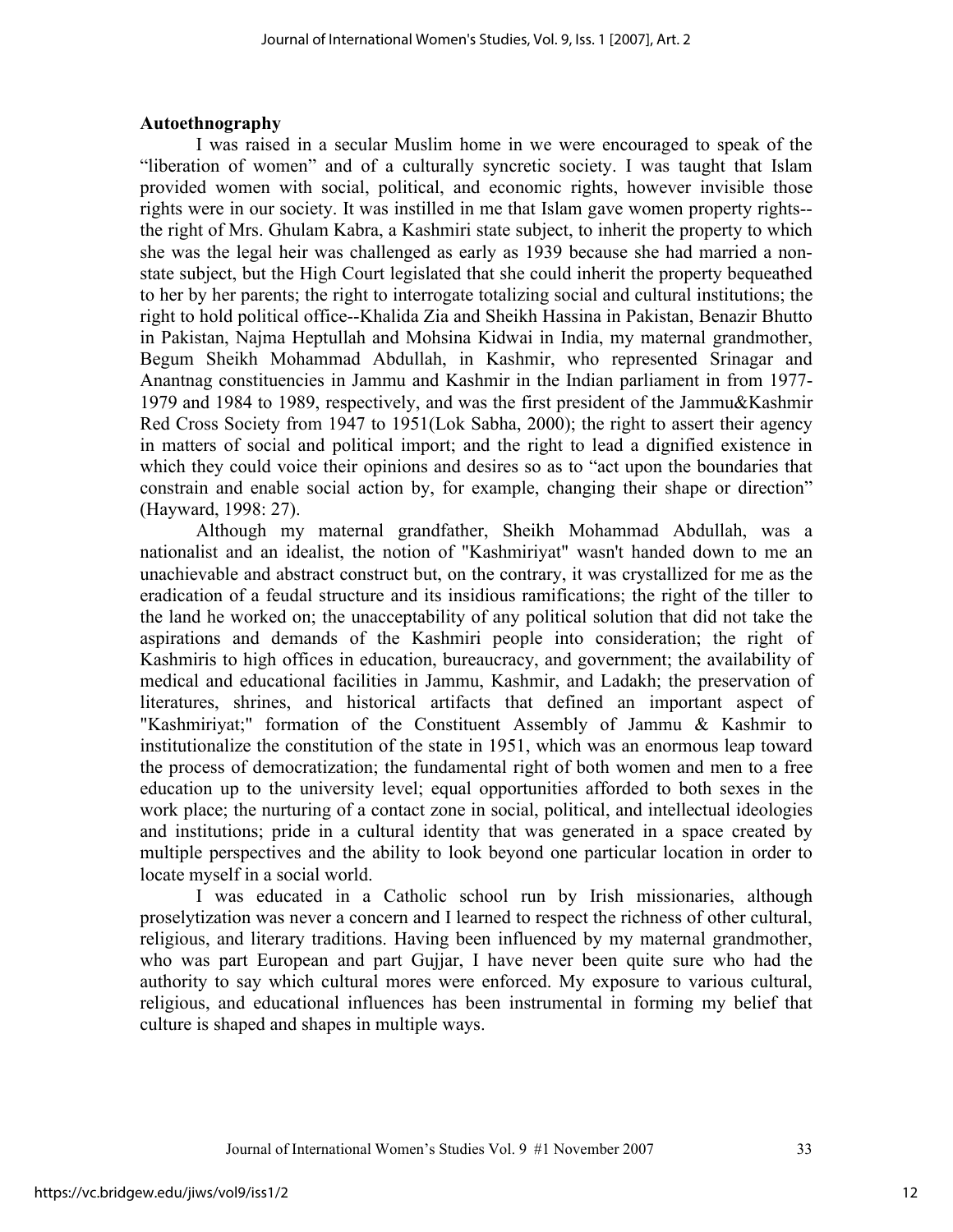## **Ethnographic Setting (a segment of the autoethnography?)**

My identity as a Western-educated, politically connected Kashmiri woman located in the conservative heartland of America, the Midwest, put me in a rather unique position as a researcher. I come to ethnography from a literary theory background, particularly poststructural and postcolonial theory. Fieldwork in an ethnographic setting has historically been characterized as objective and detached. But the paradigms of objectivity and detachment have been questioned by postmodernism and postcolonialism (Karim, 1993: 248). In order to explore women's empowerment in some militancy ravaged rural areas of Kashmir, I traveled to the villages of Mahiyan and Qazipora in July 2005. These villages are in Tangmarg, a sub-district of Indian occupied Kashmir, which borders Pakistan. The Kashmiri and Gujjar women I met with in predominantly agricultural communities, are work horses on the lands they cultivate but lack the tools to critically understand their reality and the causes creating structural poverty, and do not have the privilege of turning to discourses that subvert the one that brands them as stoic and austere cultural icons who maintain an unsullied homely space. While conducting my research, I found myself constantly beleaguered by the following question: Is the rich complexity in the social and cultural positions of "native women" ignored in order to retain the remnants of colonialist power-knowledge in "[the] appropriation and codification of 'scholarship' and 'knowledge' about women in the third world by particular analytic categories . . ."? (Mohanty 196). Is the version of those women absent from the official record relegated to the archives of memory and history?

Indigenous ethnographers who might be "partial insiders," like me, are able to raise questions about the boundaries of understanding and interpretation: "insiders studying their own culture offer new angles of vision and depths of understanding" (Clifford and Marcus, 1986: 9). My fieldwork required me to balance an insider/outsider perspective which enabled me to become more sensitive to my informants' perspectives and experiences and to avoid fitting them into neat categories. My informants might not have made me privy to all their opinions and ideas because of my foreign appearance, the well-armed security guard who accompanied me, and the fancy equipment I carried with me, but as Bahira Sherif points out in her enriching work on the field research she conducted in Egypt, "all social relations are fluid, unique, and political in nature. Ambiguities and ambivalence are present in all research relationships" (2001: 440).

My research enabled me to realize that despite being unable to overturn the structural determinants of their oppression, the Kashmiri and Gujjar women I talked with are able to negotiate in small spaces. The importance of context must be understood and used to identify items within each boundary appropriate to local circumstances. I asked them questions about the role of women in contemporary Kashmiri society; whether they had ever felt unable to do the things that they wanted because they were women; whether they were familiar with the Dukhtaran-I-Milat; their opinions of the tactics of this organization; whether they would like to see more women serving in positions in government; whether they knew about the Special Operations Group and the Special Task Force; whether they thought the state government had done enough to prevent women from being abused by these groups or others like them; whether they were consulted about household affairs, the education of their children, the number of children they would like to have, the way they should be raised.

All of them had no qualms about functioning as the main socializing agents for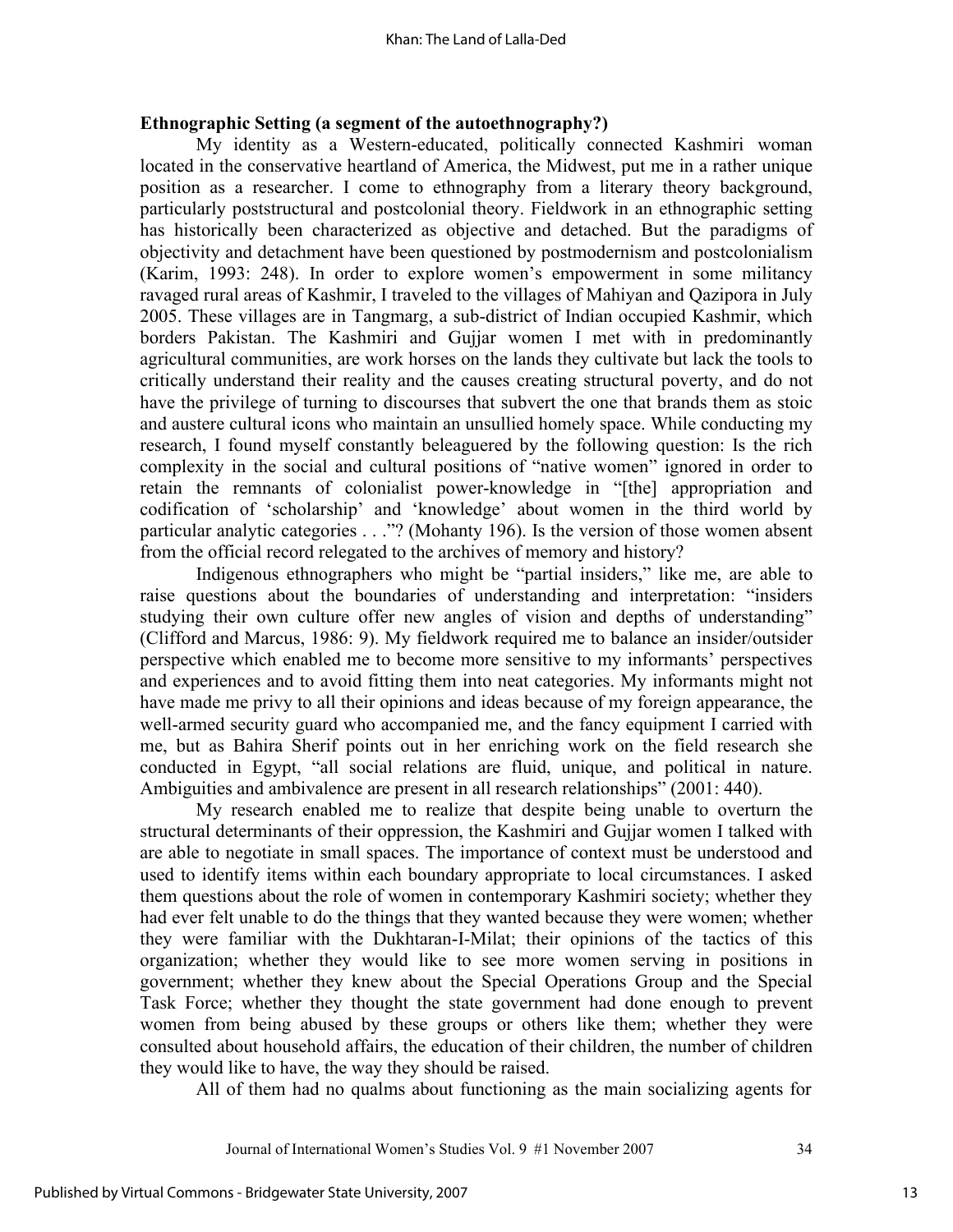their children and considered the constitution of the mother-son relationship as the nexus of every social relationship in that culture. With their faces turned away from the camera, Hafeeza Begum, Fareeda Akhtar, and Rifat Ara controlled their shy laughter after being berated by their mother-in-law, feisty Haneefa Begum, and sang a medley of folk songs for me in the intimacy of their adobe hut. The folk songs, which were translated for me by Shabeer Ahmad, a Gujjar lawyer, were a doleful rendition of the self-abnegation and loneliness of a young bride who is severed from everything familiar to her and finds herself being ruthlessly molded to fit her new environment. The most articulate of the group was Shabeer's mother who was content to understand historical and social events within the explanatory frameworks of religious and filial obligation. Her stance to the contexts that formed her identity displayed a capacity to act upon the social boundaries that "define fields of action for all actors" (Hayward, 1998: 27).

The women I talked with had cultivated a learned nonchalance to the cruel treatment meted out to women in their husbands' homes and did not think to reprimand the disrespect shown to women who were either barren or widowed, without a male protector. This ostensibly compliant attitude seems to be a strategy of survival in a social setting in which relationship are hierarchically structures, maintaining social and political stasis. The notion of uncompassionate in-laws was a part of their folklore. But it might be easier to imagine the survival strategies that women deploy in that environment if we think of power "not as instruments powerful agents use to prevent the powerless from acting freely, but rather as social boundaries that, together, define fields of action for all actors" (Hayward, 1998: 27). The agency that enables Haneefa, Fareeda Akhtar, and Rifat Ara to survive involves "bargaining and negotiation, deception and manipulation, subversion and resistance" (Kabeer, 1999: 438). My goal was to engage in reflective action as an educator working with diverse cultural and social groups. I was challenged to examine my own locations of privilege and seek individual empowerment in order to understand the systems that generated the culture of silence. This culture generates problematic stereotypes, alliances, and biases within the community. The feminist approach I chose to adopt brought to the fore the complicity of the elite in the dominant culture's othering, exclusion, and marginalization of some cultural and social groups. Their narratives of lived experience revealed the interwoven-ness of oppressions of nationalism, classism, regionalism, and sexism. I sought in the collision of modernity and communal memory a horizontal relationship producing intersectional ties between different cultural spaces, times, and ways of knowing the self in relation to the family, society, and the cosmos. Acknowledging our complicity in oppression, reconceptualizing paradigmatic structures, and mobilizing cultural and political coalitions are riddled with conflict but it is the need of the day for us to engage in these processes.

This aspect of Kashmiri and Gujjar folklore that I mentioned earlier is not exclusive to rural areas and the burden of preserving the notion of its innateness to the culture is taken on by the urban women as well. Subsequent to the dismantling of the feudal economic and social structure in Kashmir in the early fifties, feudal clans and the emasculated nobility clung to their decadent traditions with an unparalleled ferocity. The lack of exposure in those clans to other paradigmatic structures, their insularity, and hollow arrogance encourages the perpetuation of regressive notions like confinement of the woman to the home, her role as mute spectator, her ostensible lack of agency while manipulating the householder to do her bidding by deploying a cunning that would be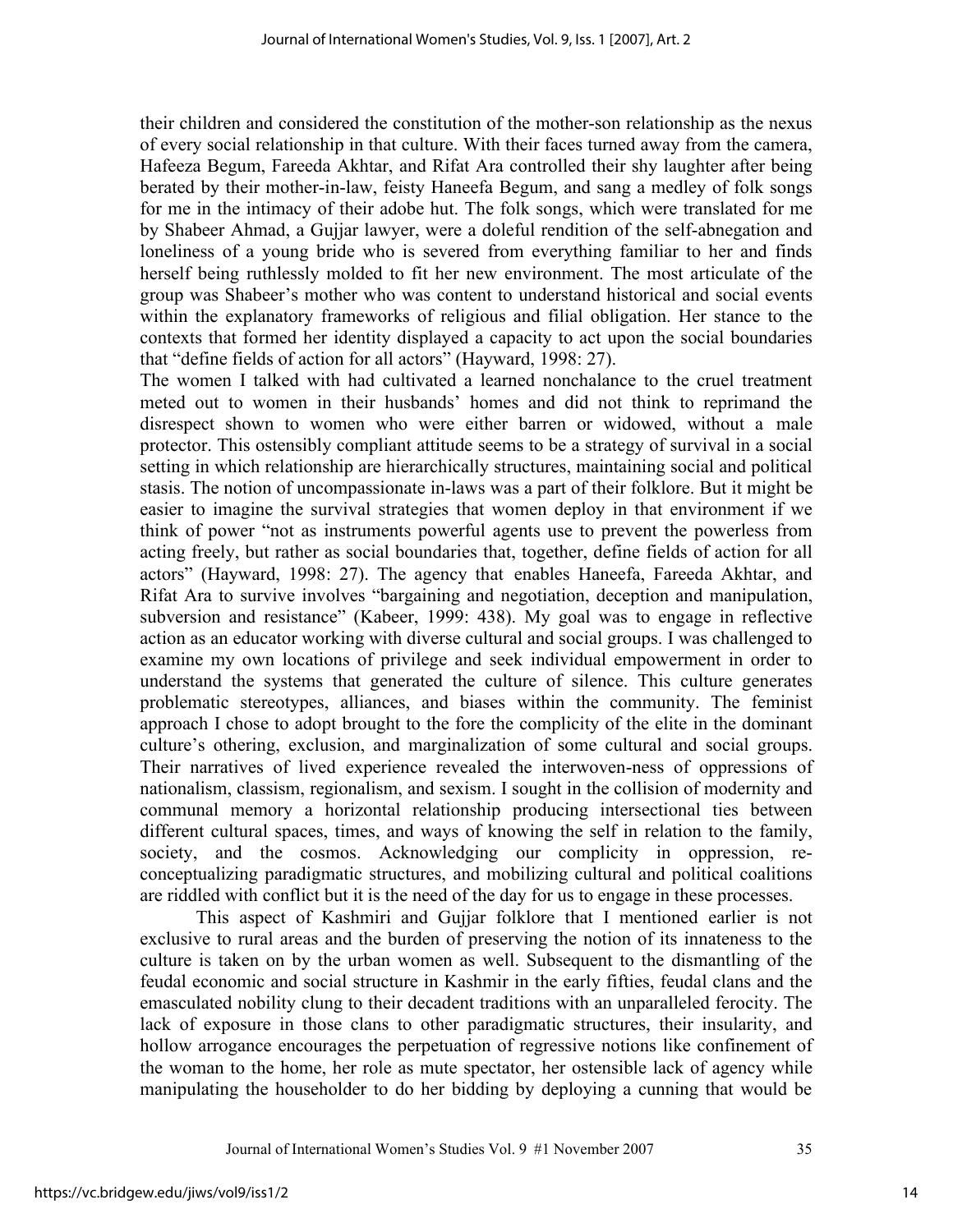difficult to vie with, and a bridgeable distance between the woman of a decrepit feudal clan and her upper middle-middle class counterpart.

## **Conclusion**

Since the pervasion of an exclusive cultural nationalism, religious fundamentalism, and rampant political corruption in Kashmir, it has become a challenge to lead a dignified existence. The armed conflict has changed political combinations and permutations without either disrupting political, social, and gender hierarchies or benefiting marginalized groups. The social, economic, political, and psychological brunt of armed conflict has taken its toll on the populace of Kashmir. The uncertainty created by fifteen years of armed insurgency and counter insurgency has pervaded the social fabric in insidious ways, creating a generation of disaffected and disillusioned youth. The lack of faith in the Indian polity has caused Kashmiris to cultivate an apathy to the electoral process because it is a given that the person best suited to carry out New Delhi's agenda will be installed in a position of political import, regardless of public opinion. The earlier enthusiasm that accompanied democratization seems totally futile in the current leadership vacuum in the state. The lack of accountability in the Jammu and Kashmir polity and bureaucracy has caused a large number of people to toe the line by living with the fundamental structural inequities and violence instead of risking the ire of groups and individuals in positions of authority. The glaring lack of a well-equipped infrastructure in the valley makes unemployment rife and underscores the redundancy of the educated segment of the population. The upsurge of gender-based violence has circumscribed the mobility of women who are caught between the devil and the deep blue sea. I, for one, wouldn't have been able to conduct my field research without the armed body guard my parents provided for me. As a woman, it would have been difficult and dangerous for me to venture into secluded rural areas which are cordoned by paramilitary troops. I wonder if it'll remain a pipe dream to seek full participation for women and men in professional and political life. I do not conform to the view that women are liabilities without political rights. But the problematic of such a situation is that without a transformation of the social and cultural frameworks which create and facilitate the entrenchment of a gender hierarchy, the burden of maintaining home and hearth will shift onto the women without empowering them in their new roles. Will my daughter, Iman, return to a Kashmir in which the majestic chinars cry in unison, "We witness this is the land of Lalla-Ded where 'Kashmiriyat' will thrive till the end of time"?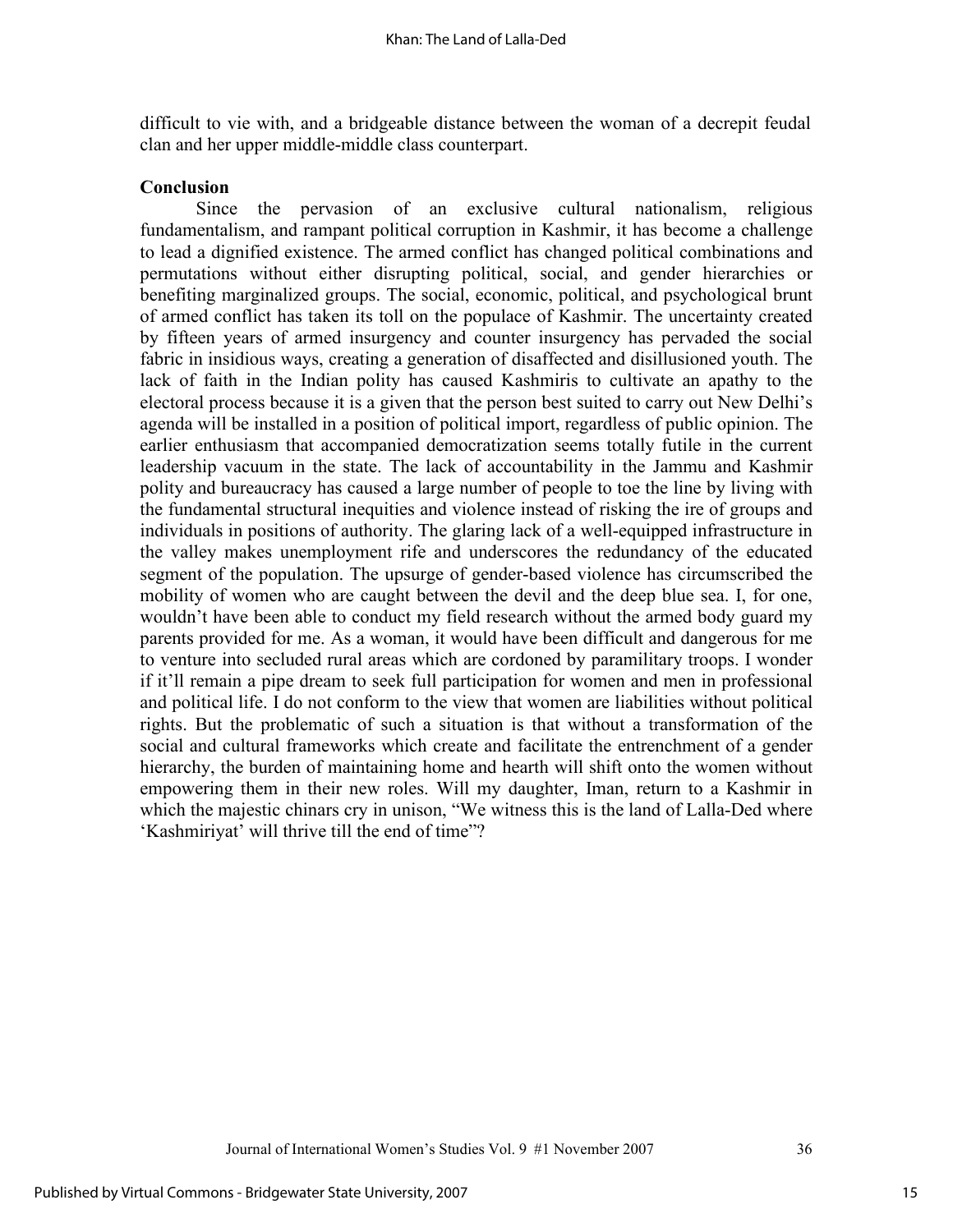## **Notes**

1. The Hindu Maharajah of Kashmir, Hari Singh, signed the Instrument of Accession on October 26, 1947, formally acceding to the newly formed nation-state of India. This accession took place under the provisions of the constitution of India which was legitimized on August 15, 1947 and was accepted by the Governor-General, Lord Mountbatten. The subtext of the Instrument of Accession was that the wishes of the Kashmiri people would be taken into consideration once political stability had been established in the newly formed nation-states of India and Pakistan. The United Nations Commission for India and Pakistan decreed a plebiscite for Kashmir on August 13, 1948 and January 5, 1949. Needless to say, a plebiscite was never held (Chadha, 2005; Lamb, 1991; Madhok, 1963; Rai, 2004). A pledge not redeemed was "that made on behalf of the Indian nation by Jawaharlal Nehru in November 1947 to consult, through a referendum, the wishes of the Kashmiri people on the state's accession to the Indian union" (Rai, 2004: 289). See Lamb (1991) for discussions about the legitimacy of the Instrument of Accession.

2. As Judith Butler explains, "the reconceptualization of identity as an effect, that is as produced and generated opens up possibilities of 'agency' that are insidiously foreclosed by positions that take identity categories as foundational and fixed" (1993: 147). Butler locates agency in possibilities created in the variability of spaces that create identity.

3. Sheikh Mohammad Abdullah, popularly known as the Lion of Kashmir, reigned as the Prime Minister of Jammu & Kashmir from 1948-1953. When the pledge to hold a referendum was not kept by the Indian government, Abdullah's advocacy of independence of Kashmir led to his imprisonment. He was shuttled from one jail to the other until 1972 and remained out of power until 1975. During the period of Abdullah's incarceration, Congress Party-led governments in New Delhi made their covert arrangements with puppet regimes installed by them. "For over three decades, in return for their endorsement of Kashmir's accession, these selected politicians received the most generous grants-in-aid disbursed by the Indian center to any state" (Rai, 2004: 289). Prior to the 1975 accord between the Sheikh Mohammad Abdullah-led National Conference and the Indira Gandhi-led Congress, Abdullah demanded the revocation of all central laws extended to the state that delegitimized the popular demand for plebiscite. The then Prime Minister, Indira Gandhi, forged an accord with Abdullah in 1975 by promising to partially restore the autonomy of the state by revoking certain central laws that had arbitrarily been imposed on Jammu and Kashmir. The same year Abdullah returned as the Chief Minister of the state. Sheikh Abdullah and his National Conference won an overwhelming victory in the election of 1977 and he remained in office until his death in 1982 (Copland, 1991; Lamb, 1991; Singh, 1995).

4. My maternal grandmother, Begum Akbar Jehan's maiden name was "Nedou." She was part Austrian and part Gujjar. Gujjars are a pastoral people who trace their lineage to the Rajputs of Rajasthan (Lidhoo, 1987).

5. This project was funded by the College of Fine Arts and Humanities and the Department of English at the University of Nebraska-Kearney.

6. The Gujjar women I met with during my field research were distant clanswomen of my grandmother's.

7. A subject-effect can be briefly plotted as follows: that which seems to operate as a subject may be a part of an immense discontinuous network ("text" in the general sense)

Journal of International Women's Studies Vol. 9 #1 November 2007 37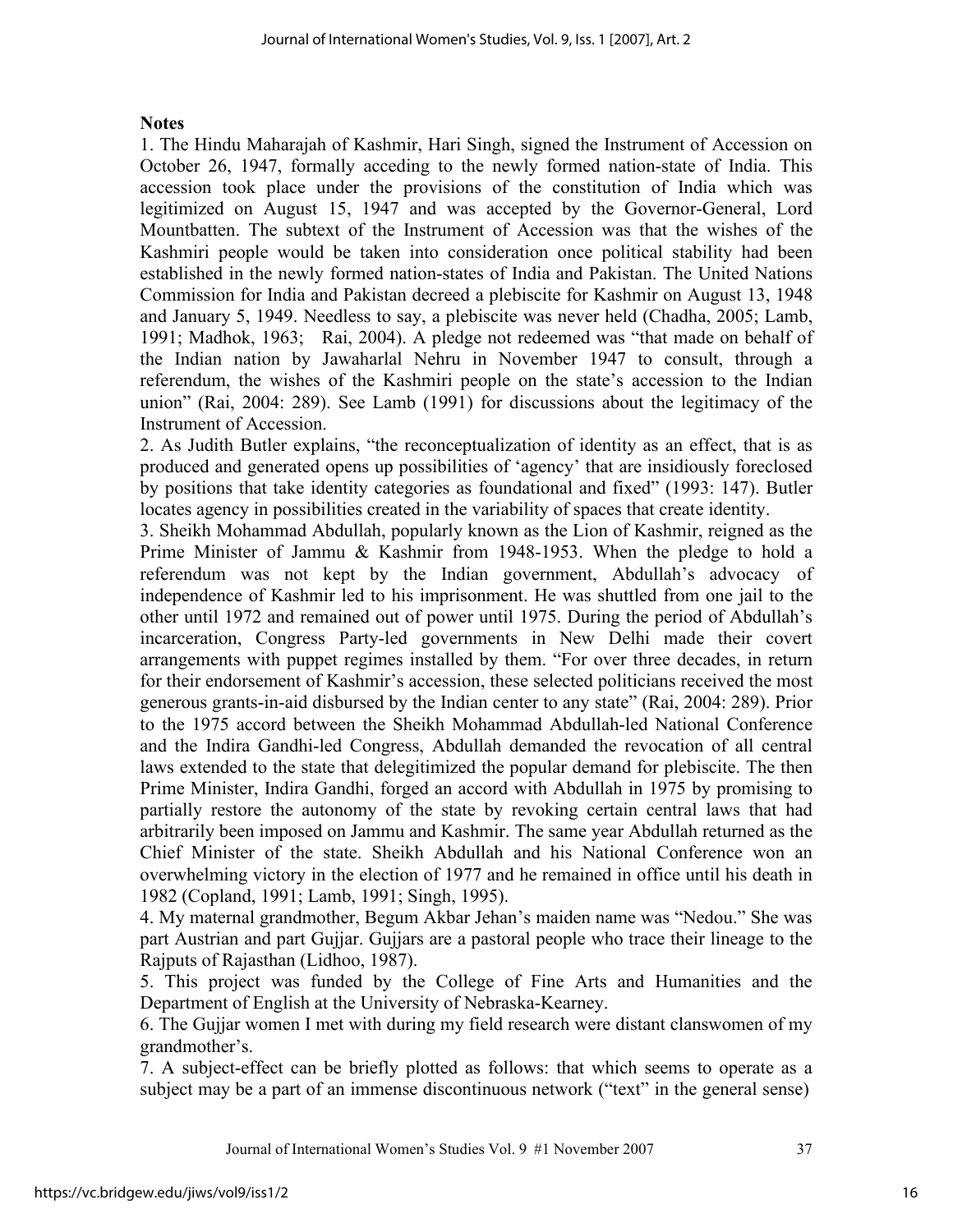of strands that may be termed politics, economics, history, sexuality, language, and so on. Different knottings and configurations of these strands, determined by heterogeneous determinations, which are themselves dependent upon myriad circumstances, produce the effect of an operating subject. (Spivak, 1988: 260).



Gujjar Matriarchs in Paradisiacal Ferozpora Photo credit: Shabir

#### **References**

Journal of International Women's Studies Vol. 9 #1 November 2007 38 Abdullah, Sheikh Mohammad (1993) *Flames of the Chinar: An Autobiography*. Trans. Khushwant .Singh. New York: Viking. Amnesty International (2004) "India," URL (consulted November 2005): <http://web.amnesty.org/report2004/ind-summary-eng> Amnesty International (1995) "India Must Prevent Torture," URL (consulted November 2005): <http://www.kashmiri-cc.ca/quarterly/kq2-4/AMNESTY2.htm> Bamzai, Prem Nath Kaul (1994) *Culture and Political History of Kashmir*, 3 vols. Delhi: M.D. Publications. Bhagat, Pamela (2002) "Women in Kashmir: Citizens at Last," URL (consulted November 2005): <http://www.boloji.com/wfs/wfs110.htm> Bhatnagar, Rashmi, Renu Dube, and Reena Dube (2004) "Meera's Medieval Lyric Poetry in Postcolonial India: The Rhetorics of Women's Writing in Dialect as a Secular Practice of Subaltern Coauthorship and Dissent." *Boundary 2* 31(3): 1-46. Bisnath, S. and Elson, D. (n.d.) *Women's Empowerment Revisited*. UNIFEM [Online], URL (consulted November 2005): References [http://www.undp.org/unifem/progressww/empower.html.](http://www.undp.org/unifem/progressww/empower.html) Butalia, Urvashi, ed. (2002) *Speaking Peace: Women's Voices From Kashmir*. Delhi: Kali for Women. Butler, Judith. *Bodies that Matter: On the Discursive Limits of "Sex"* (1993) New York: Routledge. Chadha, Vivek (2005) *Low Intensity Conflicts in India: an Analysis*. New Delhi: Sage Publications. Clifford, James., and George E. Marcus, ed. (1986) *Writing Culture: The Poetics and Politics of Ethnography*. Berkeley: U of California P. Cohen, Stephen P. (2004) *The Idea of Pakistan*. Washington D.C.: Brookings Institution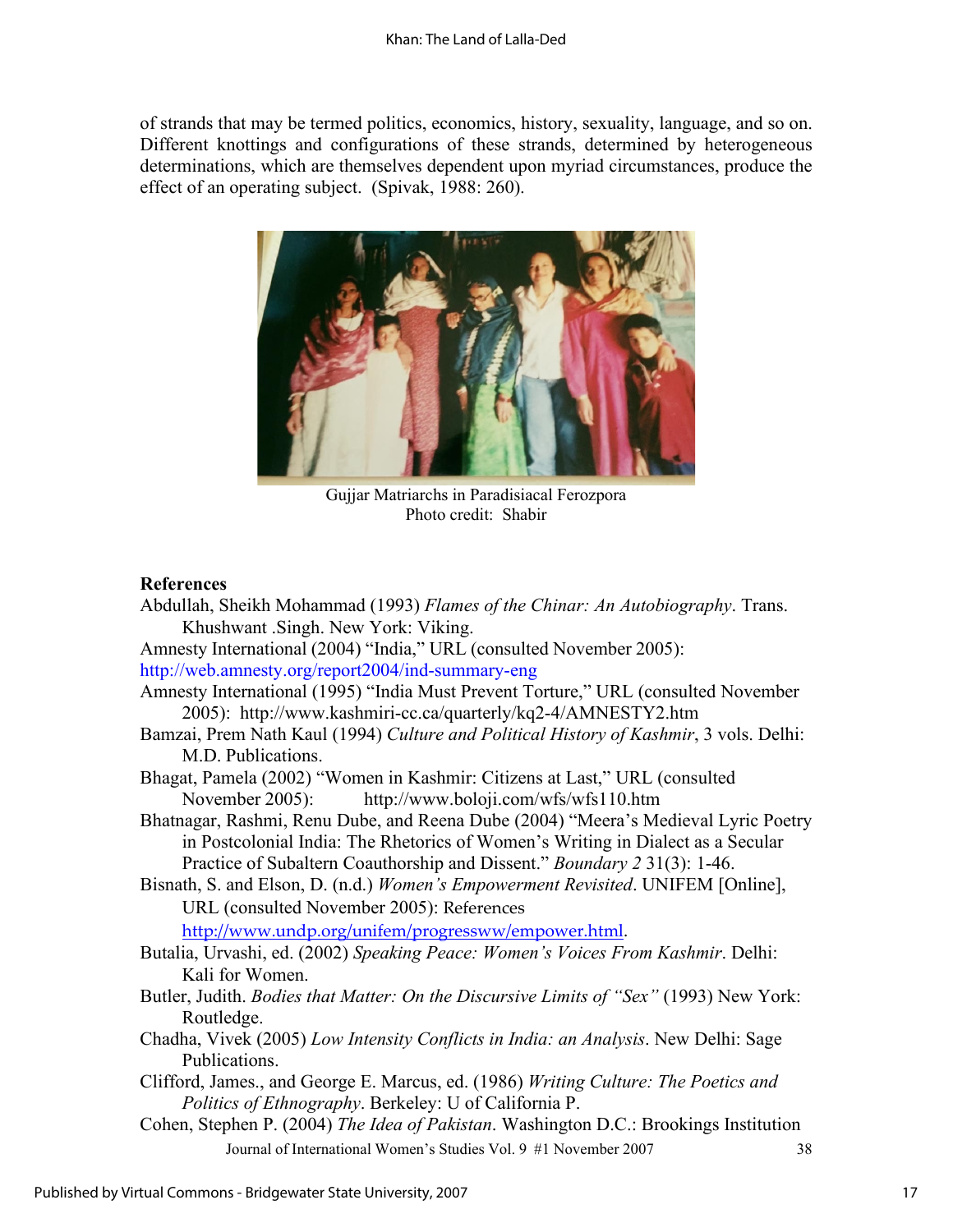Press.Copland, Ian (1991) "The Abdullah Factor: Kashmiri Muslims and the Crisis of 1947," in D.A. Low (ed) *The Political Inheritance of Pakistan*. London: Macmillan.

- Fruzzetti, Lina (1990) *The Gift of a Virgin: Women, Marriage, and Ritual in a Bengali Society*. Delhi: Oxford University Press.
- Gandhi, Leela (1998) *Postcolonial Theory: A Critical Introduction*. New York: Columbia.
- Ganguly, Sumit (1997) *The Crisis in Kashmir: Portents of War, Hopes of Peace*. New York: Woodrow Wilson Center Press.
- Grewal, Inderpal (1996) *Home and Harem: Nation, Gender, Empire, and the Cultures of Travel*. Durham: Duke UP.

Hawley, John Stratton (1994) "Introduction," in John Stratton Hawley (ed) *Sati, the Blessing and the Curse: The Burning of Wives in India*. . Oxford: Oxford UP. 3-26.

Hayward, C.R. (1998) "De-facing Power," *Polity* 31: 22-34.

- Jha, Prem Shankar (1996) *Kashmir, 1947: Rival Versions of History*. Bombay: Oxford UP.
- Kabeer, N. (1999) "Resources, Agency, Achievements: Reflections on the Measurement of Women's Empowerment,"*Development and Change* 30: 435-64.
- Karim, W (1993) "The Nativised Self and the Native," in D.P.C. Bell and W.J. Karim (ed) *Gendered Fields: Women, Men and Ethnography*, pp. 248-51. London: Routledge.
- Kashmir Human Rights (2002) "Impact of Conflict on Children and Women in Kashmir," URL (consulted November 2005):

<http://kashmirahrchk.net/mainfilephp/articles.45>

Kashmiri Saints and Sages: Ancient and Modern Ascetics in Kashmir (n.d.) "Lalla Ded's Vakhs," URL (consulted November 2005):

<http://www.koausa.org/Saints/LalDed/Vakhs1.html>

Kashmiri Women's Initiative for Peace and Disarmament (2002) "Probe Gimmick," in *Voices Unheard: A Magazine*, URL (consulted November 2005): <http://www.geocities.com/kwipd2002>

Kaul, R. N. (1999) *Kashmir's Mystic: Poetess Lalla Ded, Alias Lalla Arifa*. New Delhi: S. Chand & Co.

Kaur, Manmohan (1968) Role of women in the Freedom Movement (1857-1947). Delhi: Sterling Publishers.

- Kaw, M.K., ed. (2004) *Kashmir and its People: Studies in the Evolution of Kashmiri Society*. New Delhi: A.P.H.
- Khan, Muhammad Ishaq (1994) *Kashmir's Transition to Islam: The Role of Muslim Rishis*. Manohar: New Delhi.

Kishwar, Madhu (1998) *Religion at the Service of Nationalism and Other Essays*. Delhi: Oxford UP.

- Kohli, Atul (1997) "Can Democracies Accommodate Ethnic Nationalism? Rise and Decline of Self-Determination Movements in India," *Journal of Asian Studies* 56 (2): 325-44.
- Kumari, Abhilasha and Kabina Kidwai (1998) *Crossing the Sacred Line: Women's Search for Political Power*. New Delhi: Orient Longman Publishing.

Journal of International Women's Studies Vol. 9 #1 November 2007 39

Jayawardena, Kumari (1986) *Feminism and Nationalism in the Third World*. London: Zed Books, 1986.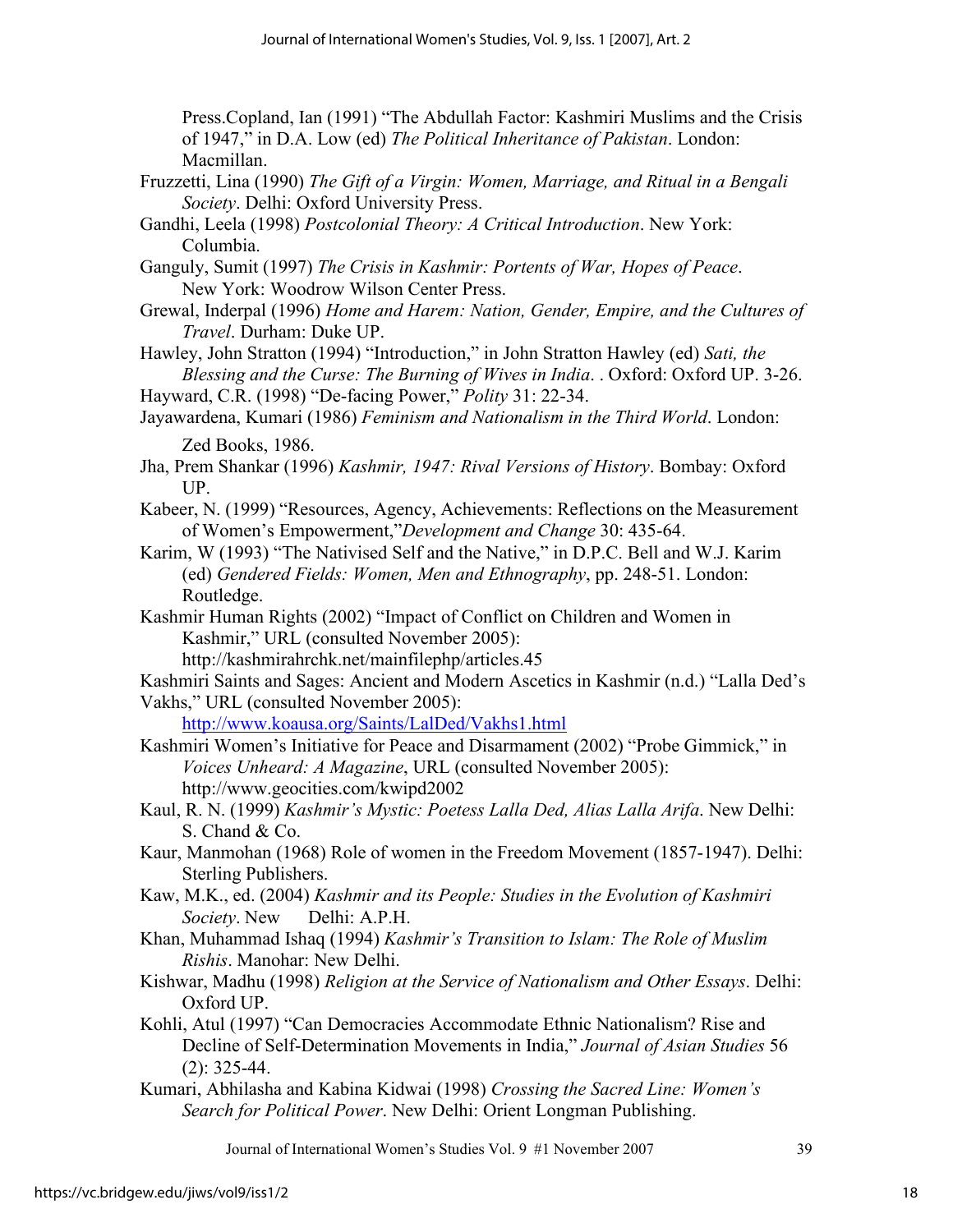- Lamb, Alastair (1991) *Kashmir: A Disputed Legacy, 1846-1990*. Hertingfordbury: Roxford Books.
- Lidhoo, Moti Lal (1987) *Kashmir Tribals: Childrearing and Psycho-social Development*. Srinagar: Minakshi Publishers.
- Lok Sabha (2000) "Obituary References," URL (consulted November 2005): <http://parliamentofindia.nic.in/lsdeb/ls13/ses4/24072k.htm>
- Madhok, Balraj (1963) *Kashmir: Center of New Alignments*. New Delhi:Deepak.

McClintock, Ann (1997) *Dangerous Liaisons: Gender, Nation, and Postcolonial Perspective*. Minneapolis: U of Minnesota P.

- Mohanty, Chandra (1991) *Third World Women and the Politics of Feminism*. Bloomington: Indiana UP.
- Minh-ha, Trinh T (1989) *Woman, Native, Other*. Bloomington: Indiana UP.

Murphy, Paul E (1999) *Triadic Mysticism: The Mystical Theology of the Saivism of Kashmir*. New ed.Columbia, South Asia Books.

- Nandy, Ashis et. al. (1998) *Exiled at Home: Comprising, at the Edge of Psychology, the Intimate Enemy, Creating a Nationality*. New York: Oxford UP.
- Parimoo, B. N. (1978) *The Ascent of Self: A Reinterpretation of the Mystical Poetry of Lalla-Ded*. Delhi: Motilal Banarsidaas.
- Porter, F. and V. Verghese (1999) "Falling Between the Gaps" in Porter, Marilyn and Judd, Ellen (eds) *Feminists Doing Development: a Practical Critique*, pp. 124-141. New York: Zed Books.
- Prasad, Shally (1999) "Medicolegal Response to Violence Against Women in India," *Violence Against Women* 5(5): 478-507.
- Puri, Balraj (2004) "Analysis of the J & K Permanent Resident Bill," URL (consulted November 2005):<http://www.pucl.org/Topics/Law/2004/jk-pr-bill.htm>
- Puri, Balraj (1995) *Kashmir Towards Insurgency*. New Delhi: Orient Longman.
- Rai, Mridu (2004) *Hindu Rulers, Muslim Subjects: Islam, Rights, and the History of Kashmir.* Princeton, Princeton UP.
- Rahman, Mushtaqur (1996) *Divided Kashmir: Old Problems, New Opportunities for India, Pakistan, and the Kashmiri People*. Boulder: Lynne Rienner.
- Ray, Sangeet (2000) *En-Gendering India: Woman and Nation in Colonial and Postcolonial Narratives*. Durham: Duke UP.
- Ray, Sunil Chandra (1970) *Early History and Culture of Kashmir*. New Delhi: Munshiram Manoharlal.
- Razdan, P.N. (1999) *Gems of Kashmiri Literature and Kashmiriyat, the Trio of Saint Poets*. New Delhi: Samkaleen.
- Reuters (2002) "Pakistan Court Expected to Rule on Gang-Rape Case," *Khaleej Times*, URL (consulted August 2003):

[http://www.khaleejtimes.co.ae/ktarchive/270802/subcont.htm.](http://www.khaleejtimes.co.ae/ktarchive/270802/subcont.htm)

- Rushdie, Salman (2005) *Shalimar the Clown*. New York: Random House.
- Schofield, Victoria (2002) *Kashmir in Conflict: India, Pakistan and the Unending War*, 2<sup>nd</sup> rev ed. London: I.B. Tauris.
- Sherif, Bahira (2001) "The Ambiguity of Boundaries in the Fieldwork Experience: Establishing Rapport and Negotiating Insider/Outsider Status," *Qualitative Inquiry*  7(4): 436-47.
- Singh, Tavleen (1995) *Kashmir, A Tragedy of Errors*. New Delhi: Viking.
- Spivak, Gayatri Chakravorty (1999) *Critique of Postcolonial Reason: Toward a History of the Vanishing Present*. Cambridge: Harvard UP.

Journal of International Women's Studies Vol. 9 #1 November 2007 40